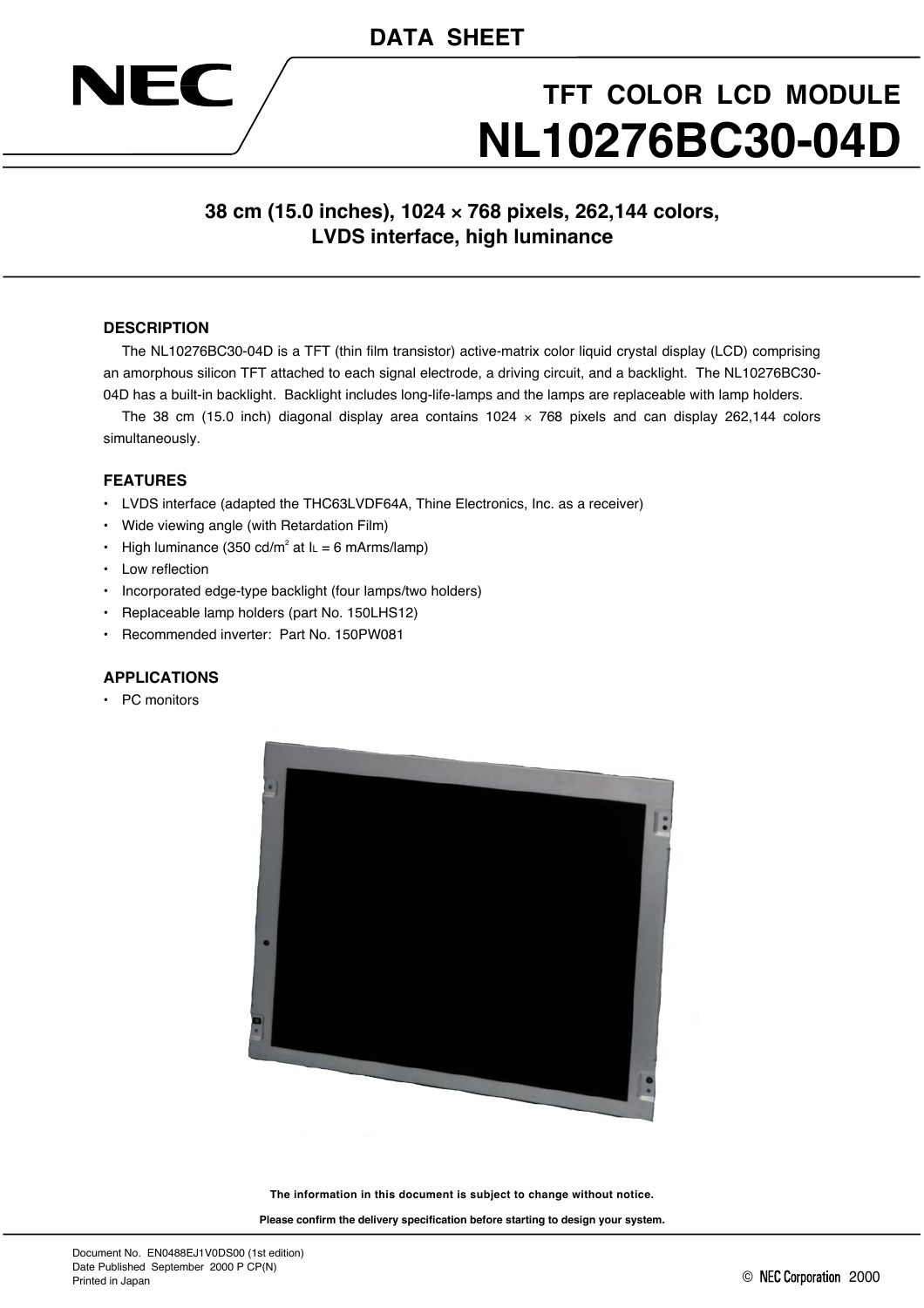#### **STRUCTURE AND FUNCTION**

A color TFT (thin film transistor) LCD module is comprised of a TFT liquid crystal panel structure, LSIs for driving the TFT array, and a backlight assembly. The TFT panel structure is created by sandwiching liquid crystal material in the narrow gap between a TFT array glass substrate and a color filter glass substrate. After the driver LSIs are connected to the panel, the backlight assembly is attached to the back side of the panel.

RGB (red, green, blue) data signals from a source system are modulated into a form suitable for active-matrix addressing by the onboard signal processor and sent to the driver LSIs, which in turn address the individual TFT cells.

Acting as an Electro-optical switch, each TFT cell regulates light transmission from the backlight assembly when activated by the data source. By regulating the amount of light passing through the array of red, green, and blue dots, color images are created with clarity.

| Item                                                    | <b>Description</b>                                                                                                                                                                                                    |
|---------------------------------------------------------|-----------------------------------------------------------------------------------------------------------------------------------------------------------------------------------------------------------------------|
| Display area                                            | 304.128 (H) × 228.096 (V) mm                                                                                                                                                                                          |
| Drive system                                            | a-Si TFT active matrix                                                                                                                                                                                                |
| Display colors                                          | 262,144 colors                                                                                                                                                                                                        |
| Number of pixels                                        | 1024 $\times$ 768 pixels                                                                                                                                                                                              |
| Pixel arrangement                                       | RGB vertical stripe                                                                                                                                                                                                   |
| Pixel pitch                                             | 0.297 (H) $\times$ 0.297 (V) mm                                                                                                                                                                                       |
| Module size                                             | 350.0 (H) × 265.0 (V) × 20.5 typ. (D) mm                                                                                                                                                                              |
| Weight                                                  | 1560 g (typ.)                                                                                                                                                                                                         |
| Contrast ratio                                          | $200:1$ (typ.)                                                                                                                                                                                                        |
| Viewing angle (more than the<br>contrast ratio of 10:1) | Horizontal: 65° (typ., left side, right side)<br>45° (typ., up side); 60° (typ., down side)<br>Vertical:                                                                                                              |
| Designed viewing direction                              | Wider viewing angle without image reversal: up side<br>$\bullet$<br>Wider viewing angle with contrast ratio: down side<br>Optimum gray-scale $(r = 2.2)$ : perpendicular                                              |
| Color gamut                                             | 40% (typ., at center, to NTSC)                                                                                                                                                                                        |
| Response time                                           | 15 ms (typ.), "white 100%" to "black 10%"                                                                                                                                                                             |
| Luminance                                               | 350 cd/m <sup>2</sup> (typ., at $I_L = 6$ mA rms/lamp)                                                                                                                                                                |
| Signal system                                           | LVDS interface (receiver: THC63LVDF64A, THine Electronics, Inc.)<br>RGB 6-bit signals, synchronous signals (Hsync, Vsync), dot clock (CLK)<br>encoded with the THC63LVDF63A (THine Electronics, Inc.) are preferable. |
| Supply voltage                                          | 5 V (logic, LCD driving)                                                                                                                                                                                              |
| <b>Backlight</b>                                        | Edge light type: Four cold cathode fluorescent lamps in two holders, Inverter-less<br>Lamp holder: Part no. 150LHS12                                                                                                  |
| Recommended inverter                                    | Part no. 150PW081                                                                                                                                                                                                     |
| Power consumption                                       | 17 W (typ., Checker flag pattern, at $I_L = 6$ mA rms/lamp)                                                                                                                                                           |

#### **CHARACTERISTICS (at room temperature)**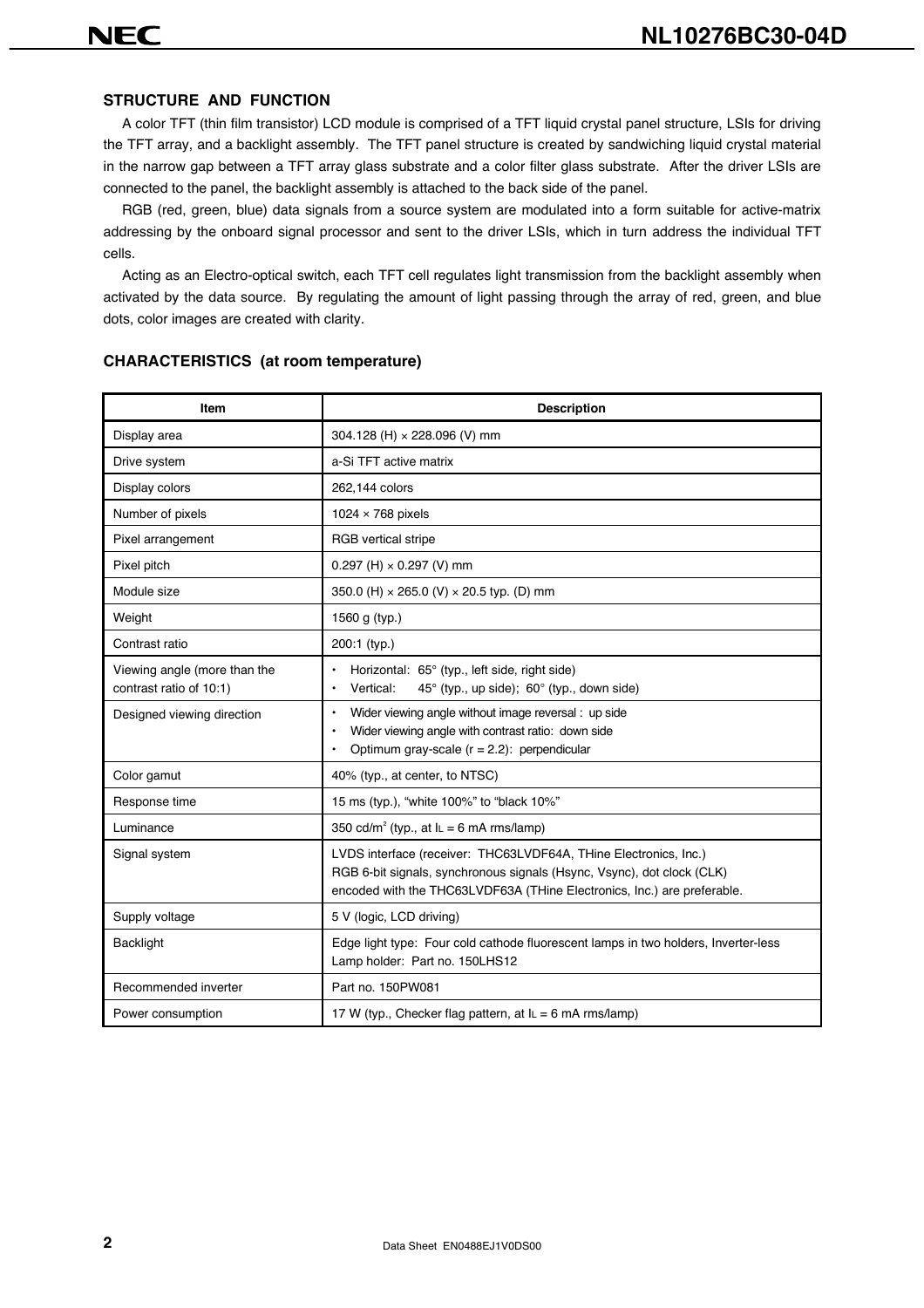#### **BLOCK DIAGRAM**



**Note** GND is connected to FG (frame ground) in the LCD module. These grounds should be connected in customer equipment.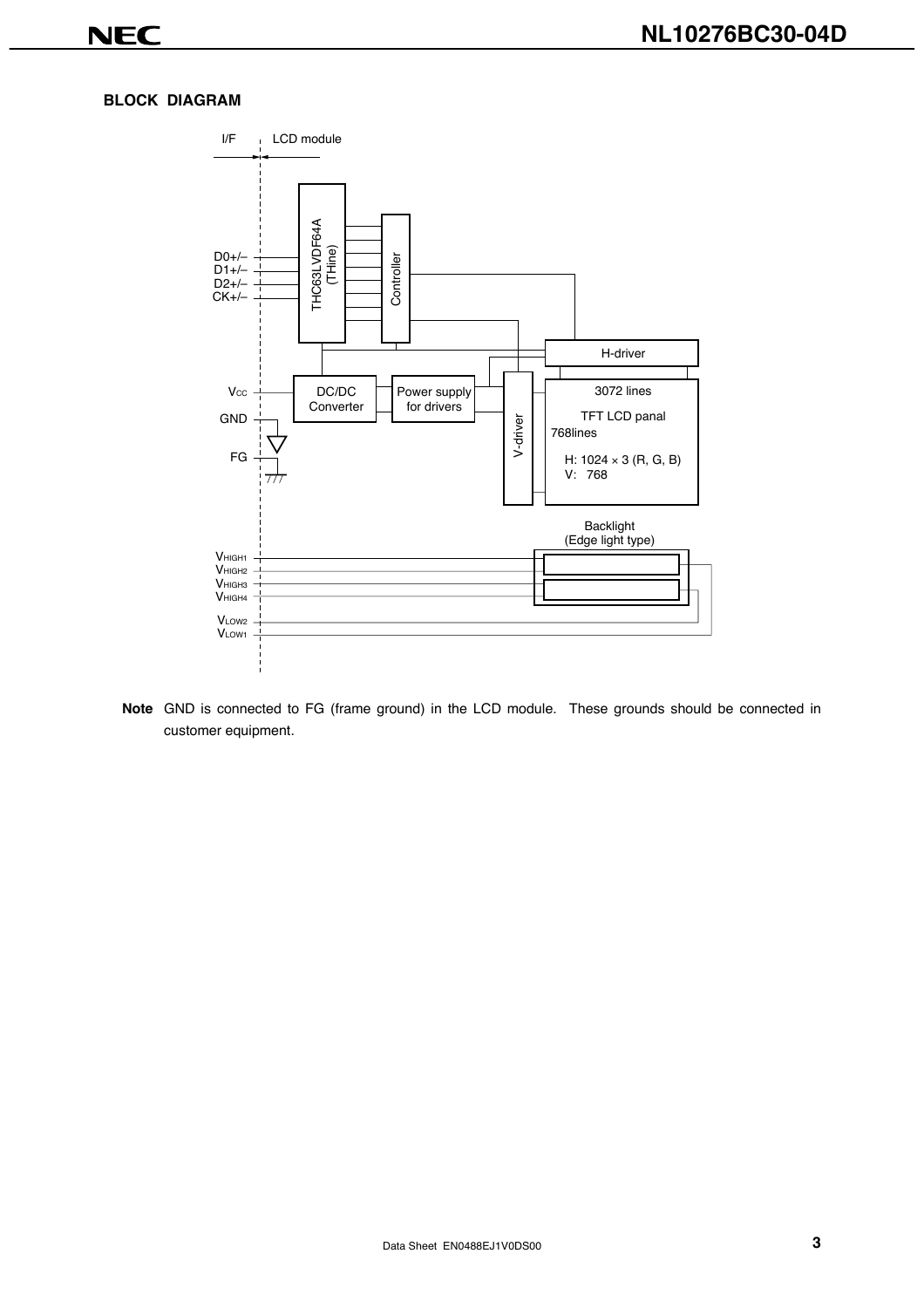#### **GENERAL SPECIFICATIONS**

| <b>Items</b>      | <b>Description</b>                                                             | Unit  |
|-------------------|--------------------------------------------------------------------------------|-------|
| Module size       | $350 \pm 0.6$ (H) $\times$ 265.0 $\pm$ 0.6 (V) $\times$ 21.5 max. (D)          | mm    |
| Display area      | 304.128 (H) $\times$ 228.096 (V)<br>[Diagonal display area: 38 cm (15 inches)] | mm    |
| Number of pixels  | 1024 (H) $\times$ 768 (V)                                                      | pixel |
| Dot pitch         | $0.099$ (H) $\times$ 0.297 (V)                                                 | mm    |
| Pixel pitch       | $0.297$ (H) $\times$ 0.297 (V)                                                 | mm    |
| Pixel arrangement | RGB (red, green, blue) vertical stripe                                         |       |
| Display colors    | 262,144 (RGB, 6 bit)                                                           | color |
| Weight            | 1560 (typ.), 1610 (max.)                                                       | g     |

#### **ABSOLUTE MAXIMUM RATINGS**

| Parameter              | Symbol      | Rating                                                              | Unit    | <b>Remarks</b>               |
|------------------------|-------------|---------------------------------------------------------------------|---------|------------------------------|
| Supply voltage         | Vcc         | $-0.3$ to $+6.0$                                                    | v       | $T_a = 25^{\circ}C$          |
| Logic input voltage    | $V_{\perp}$ | $-0.3$ to V <sub>cc</sub> $+0.3$                                    | v       |                              |
| Lamp voltage           | VL          | 2000                                                                | Vrms    |                              |
| Storage temp.          | $T$ st      | $-20$ to $+60$                                                      | °C      |                              |
| Operating temp.        | Top         | 0 to $+50$                                                          | °C      | Module surface<br>Note 1     |
| Relative humidity (RH) | Note 2      | $\leq 95$                                                           | $\%$    | $T_a \leq 40^{\circ}$ C      |
|                        |             | $\leq 85$                                                           | $\%$    | $40 < T_a \leq 50^{\circ}$ C |
| Absolute humidity      | Note 2      | Absolute humidity shall not exceed<br>$Ta = 50^{\circ}C$ , RH = 85% | $g/m^3$ | $Ta > 50^{\circ}C$           |

**Notes:** 1. Measured at the panel surface (including self-heat)

2. No condensation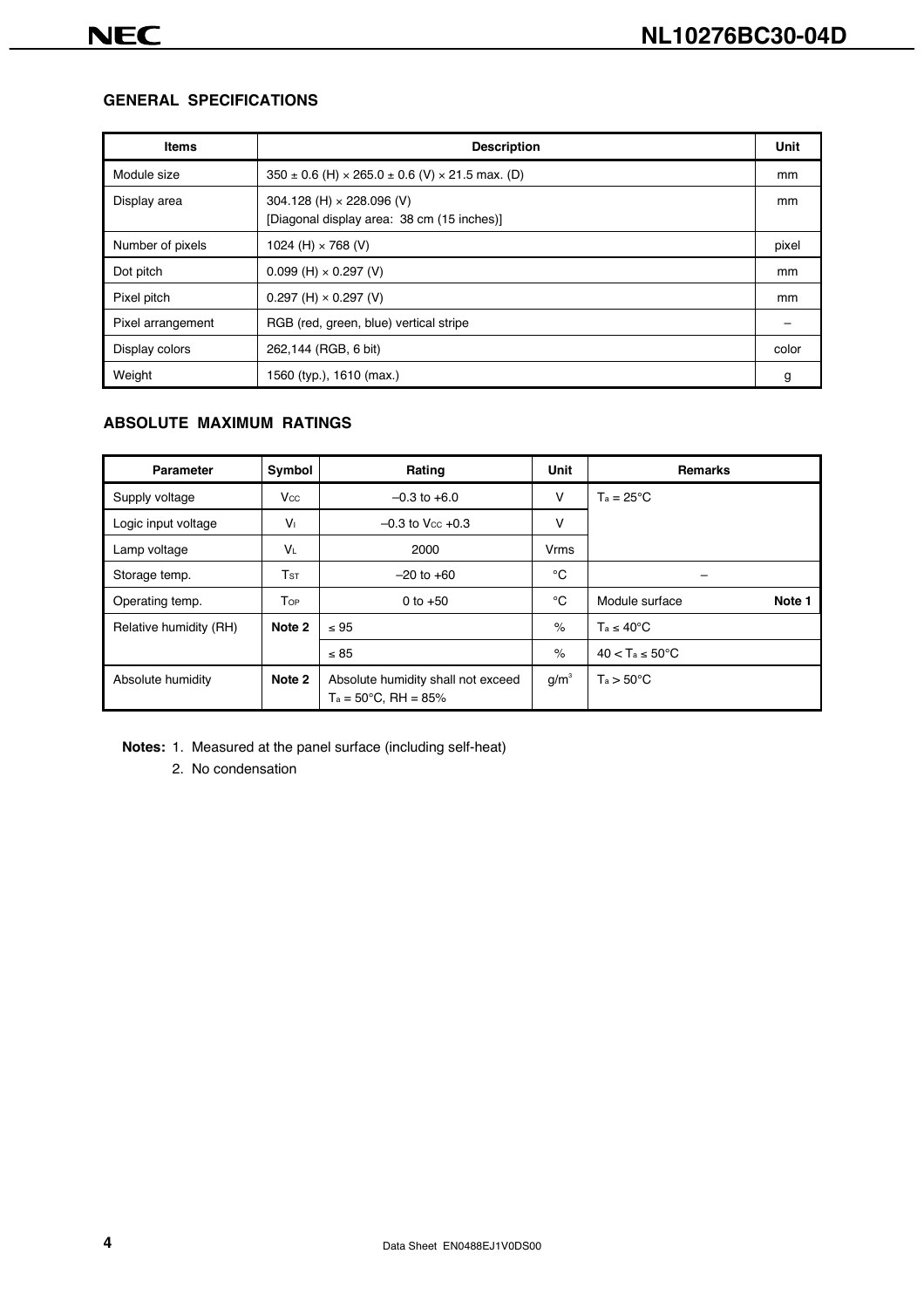#### **ELECTRICAL CHARACTERISTICS**

#### **(1) Logic, LCD Driving**

|                                             |                        |        |            |        |             | $Ta = 25^{\circ}C$      |
|---------------------------------------------|------------------------|--------|------------|--------|-------------|-------------------------|
| <b>Parameters</b>                           | <b>Symbols</b>         | Min.   | Typ.       | Max.   | <b>Unit</b> | <b>Remarks</b>          |
| Supply voltage                              | $V_{\rm CC}$           | 4.75   | 5.0        | 5.25   | ٧           |                         |
| Ripple voltage                              | <b>V<sub>RP</sub></b>  |        |            | $+100$ | mV          | for V <sub>cc</sub>     |
| Differential input "L"<br>threshold voltage | V <sub>TL</sub>        | $-100$ |            |        | mV          | $Vcm = 1.2 V$<br>Note 1 |
| Differential input "H"<br>threshold voltage | <b>V</b> <sub>TH</sub> | -      |            | $+100$ | mV          |                         |
| Differential input voltage                  | V <sub>1</sub>         | 0      |            | 2.4    | V           |                         |
| Terminating resistor                        | R <sub>T</sub>         |        | 100        |        | $\Omega$    |                         |
| Supply current                              | $_{\rm lcc}$           |        | 300 Note 2 | 600    | mA          | $V_{\text{CC}} = 5.0 V$ |

**Notes:** 1. Common mode voltage; LVDS driver

2. Checker flag pattern (in EIAJ ED-2522)

#### **(2) Backlight**

|                      |                |      |      |                          |            | $Ta = 25^{\circ}C$                                                  |
|----------------------|----------------|------|------|--------------------------|------------|---------------------------------------------------------------------|
| <b>Parameters</b>    | <b>Symbols</b> | Min. | Typ. | Max.                     | Unit       | <b>Remarks</b>                                                      |
| Lamp current         | ΙL             | 3.0  | 6.0  | 6.5                      | mA rms     | at a lamp,<br>$I_L = 6.0$ mA rms: 350 cd/m <sup>2</sup> ,<br>Note 1 |
| Lamp voltage         | VL             |      | 680  | $\overline{\phantom{0}}$ | V rms      | -                                                                   |
| Lamp turn-on voltage | Vs             | 1100 |      | -                        | V rms      | $T_a = 25^{\circ}C$<br>Note 1                                       |
|                      |                | 1650 |      | $\overline{\phantom{0}}$ | V rms      | $Ta = 0^{\circ}C$<br>Note 1                                         |
| Oscillator frequency | Ft             | 53   |      | 67                       | <b>KHz</b> | Note 2                                                              |

**Notes:** 1. When IL and Vs are less than the minimum value, lamps might not turn on.

#### 2. Recommended value of "Ft."

- Ft is within the specification.
- Ft =  $\frac{1}{4}$  th × (2n 1) th: Hsync period

n: a natural number  $(1, 2, 3 \cdots)$ 

If Ft is out of the recommended value, interference between Ft frequency and Hsync frequency may cause beat on the display.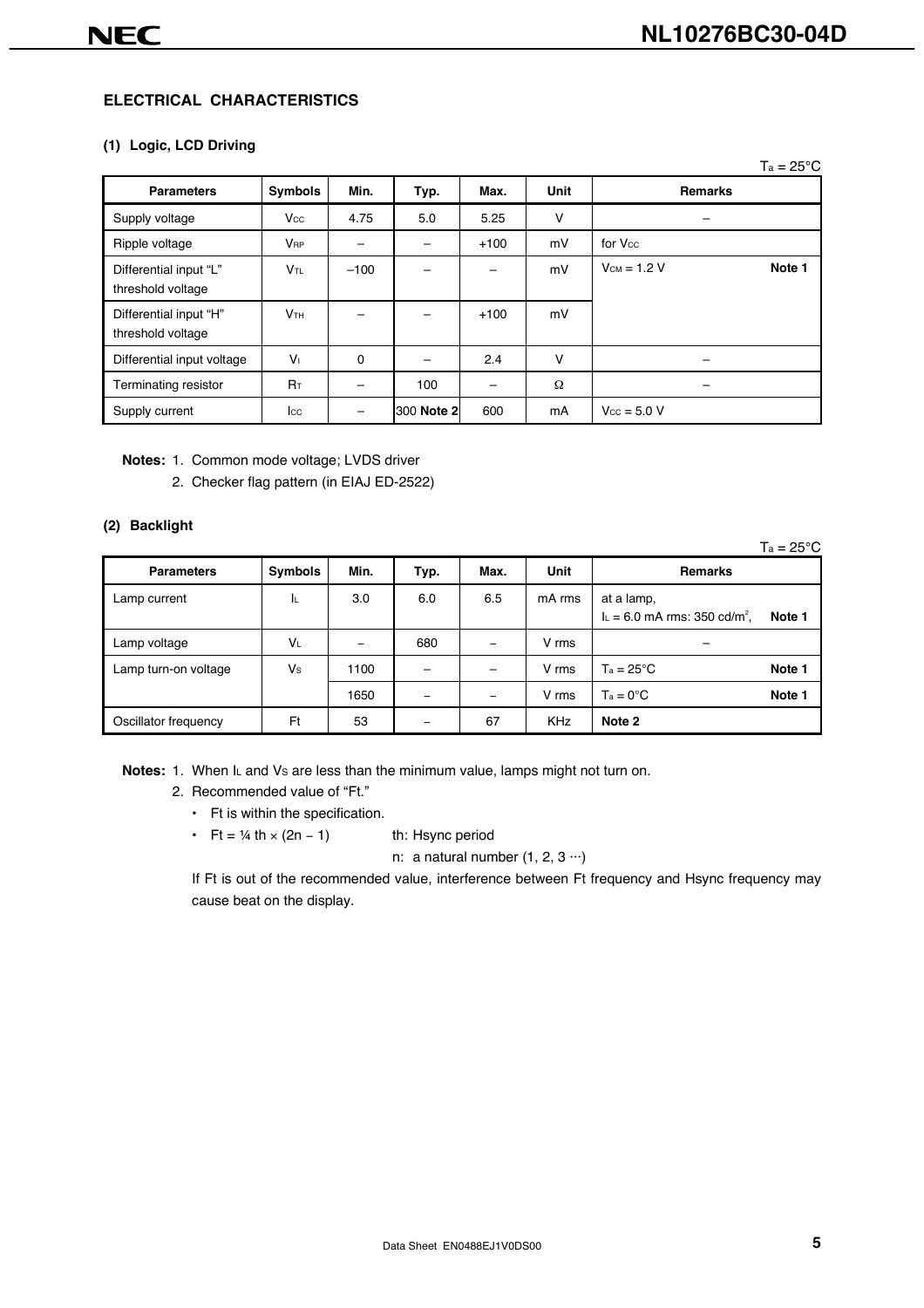#### **SUPPLY VOLTAGE SEQUENCE**



**Note:** 1 Terminations of the signal lines are resistance 100 Ω.

- **Remark:** 1. Logic signals (synchronous signals and control signals) must be "0" voltage (V), when Vcc is not input. If input voltage to signal lines is higher than 0.3 V, the internal circuit will be damaged.
	- 2. The supply voltage for input signals should be the same as Vcc.
	- 3. Turn on the backlight within the LCD operation period. When the backlight turns on before LCD operation or the LCD operation turns off before the backlight turns off, the display may momentarily become white.
	- 4. When the power is off, please keep whole signals at low level or high impedance.
	- 5. This LCD module uses a fuse as follows. Fuse

|              | Type name  | Producer | Rating     |  |  |  |  |
|--------------|------------|----------|------------|--|--|--|--|
| $V_{\rm CC}$ | $ICP-S1.2$ | Rohm     | 50 V/1.2 A |  |  |  |  |

Before the power supply for the module is designed, a fuse protection should be considered. The power supply should be use more than 2.0 times of the fuse rating. In case of small power capacity, the module should be evaluate enough.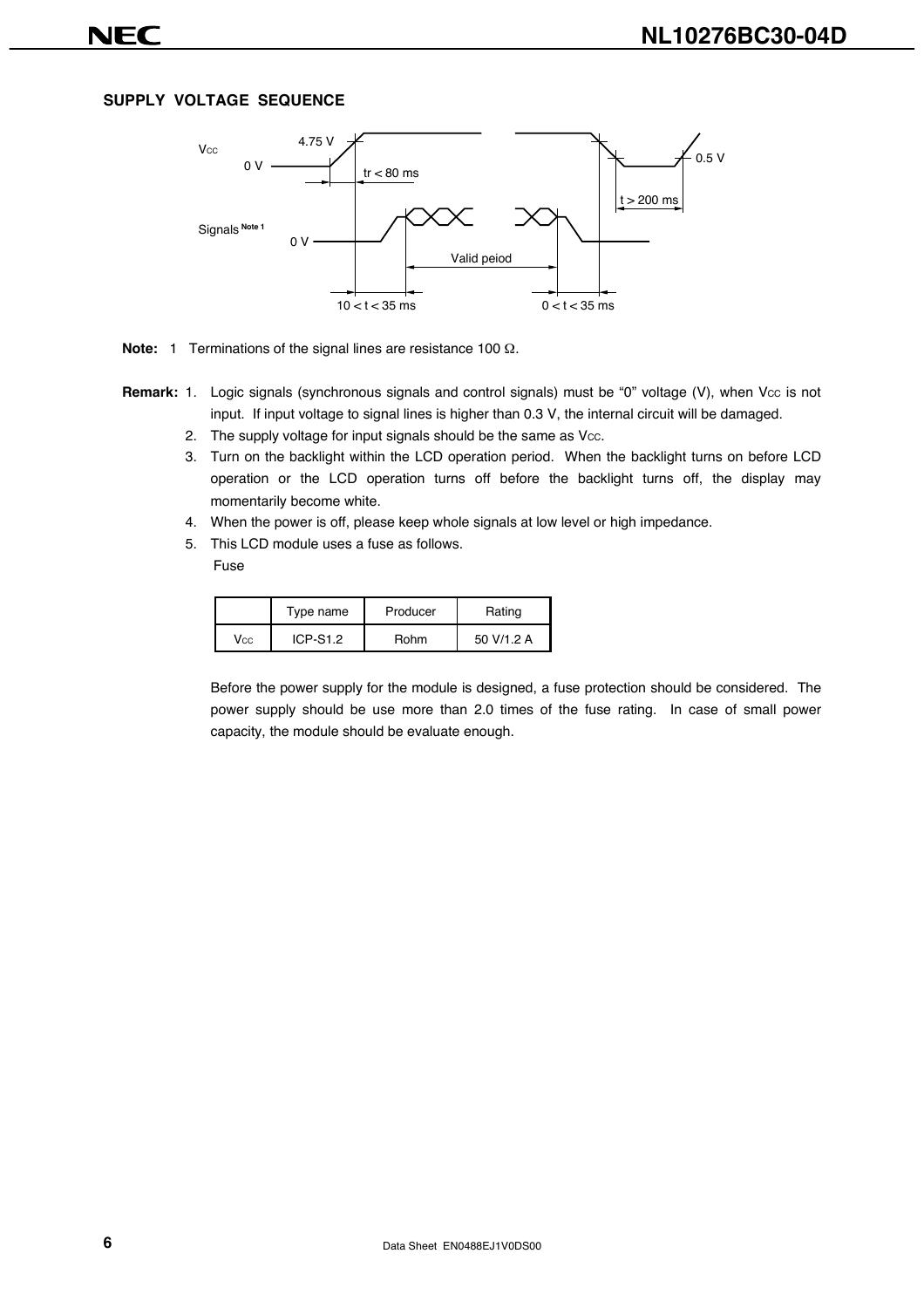#### **INTERFACE PIN CONNECTIONS**

#### **(1) Interface Connector for Signal and Power**

CN1 Part no.: FI-SE20P-HF Adaptable socket: FI-SE20M Supplier: Japan Aviation Electronics Industry Limited (JAE)

| Pin No.        | Symbol     | <b>Signal type</b>  | <b>Function</b>                        |
|----------------|------------|---------------------|----------------------------------------|
| 1              | <b>GND</b> | Ground              | <b>Note</b>                            |
| $\overline{2}$ | <b>GND</b> |                     |                                        |
| 3              | <b>NC</b>  | Nonconnection       | $\qquad \qquad -$                      |
| 4              | NC         |                     |                                        |
| 5              | <b>GND</b> | Ground              | <b>Note</b>                            |
| 6              | $CK+$      | Pixel clock         | CLK for pixel data $f = 65$ MHz (typ.) |
| $\overline{7}$ | $CK-$      |                     | (LVDS level)                           |
| 8              | <b>GND</b> | Ground              | <b>Note</b>                            |
| 9              | $D2+$      | Pixel data          | LVDS differential data input           |
| 10             | $D2-$      |                     |                                        |
| 11             | <b>GND</b> | Ground              | <b>Note</b>                            |
| 12             | $D1+$      | Pixel data          | LVDS differential data input           |
| 13             | $D1-$      |                     |                                        |
| 14             | <b>GND</b> | Ground              | <b>Note</b>                            |
| 15             | $D0\pm$    | Pixel data          | LVDS differential data input           |
| 16             | $D0-$      |                     |                                        |
| 17             | <b>GND</b> | Ground              | <b>Note</b>                            |
| 18             | <b>GND</b> |                     |                                        |
| 19             | Vcc        | +5.0 V power supply | Supply +5.0 V ±5%                      |
| 20             | Vcc        |                     |                                        |

**Note:** GND is a signal ground for logic and LCD driving. GND is not connected to FG (frame ground) in the LCD module. These grounds should be connected in customer equipment.

**Remarks:** Do not keep pins free (except 3 and 4) to avoid noise issue. Use 100 Ω twisted-pair wires for the cable.

CN1: Figure from socket view

20 19 · · · · · 2 1

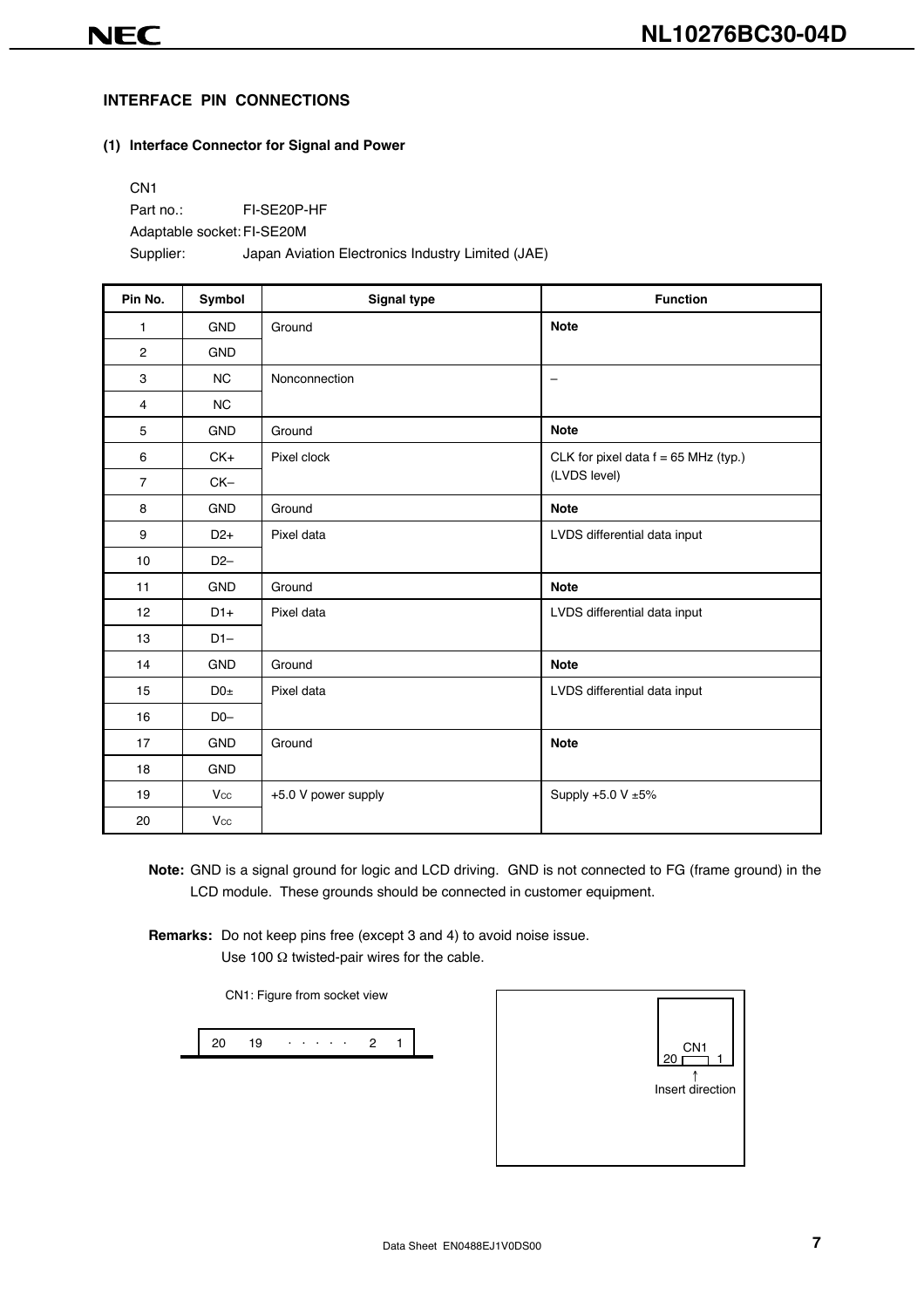#### **(2) Connector for Backlight Unit**

CN21 Part no.: **BHR-03VS-1** Adaptable socket: SM02 (8.0)B-BHS-TB Supplier: **J.S.T. Trading Company, Ltd.** 

| Pin No. | Symbol            | <b>Function</b>                                                 |
|---------|-------------------|-----------------------------------------------------------------|
|         | VLOW <sub>1</sub> | Up side lamp, Low-voltage terminal (The cable color is gray.)   |
| 2       | <b>NC</b>         | Nonconnection                                                   |
| 3       | <b>VHIGH1</b>     | Up side lamp, High-voltage terminal (The cable color is white.) |

CN22

Part no.: **BHR-02VS-1** Adaptable socket: SM02 (4.0)B-BHS-TB Supplier: J.S.T. Trading Company, Ltd.

| Pin No. | Symbol             | <b>Function</b>                                                 |
|---------|--------------------|-----------------------------------------------------------------|
|         | N.C.               | Nonconnection                                                   |
| っ       | V <sub>HIGH2</sub> | Up side lamp, High-voltage terminal (The cable color is white.) |

CN23

Part no.: **BHR-03VS-1** Adaptable socket: SM02 (8.0)B-BHS-TB Supplier: J.S.T. Trading Company, Ltd.

| Pin No. | Symbol               | <b>Function</b>                                                   |
|---------|----------------------|-------------------------------------------------------------------|
|         | $VL$ OW <sub>2</sub> | Down side lamp, Low-voltage terminal (The cable color is gray.)   |
| 2       | N.C.                 | Nonconnection                                                     |
| 3       | <b>V</b> ніснз       | Down side lamp, High-voltage terminal (The cable color is white.) |

CN24

Part no.: **BHR-02VS-1** Adaptable socket: SM02 (4.0)B-BHS-TB Supplier: J.S.T. Trading Company, Ltd.

| Pin No. | Symbol             | <b>Function</b>                                                   |
|---------|--------------------|-------------------------------------------------------------------|
|         | N.C.               | Nonconnection                                                     |
|         | V <sub>HIGH4</sub> | Down side lamp, High-voltage terminal (The cable color is white.) |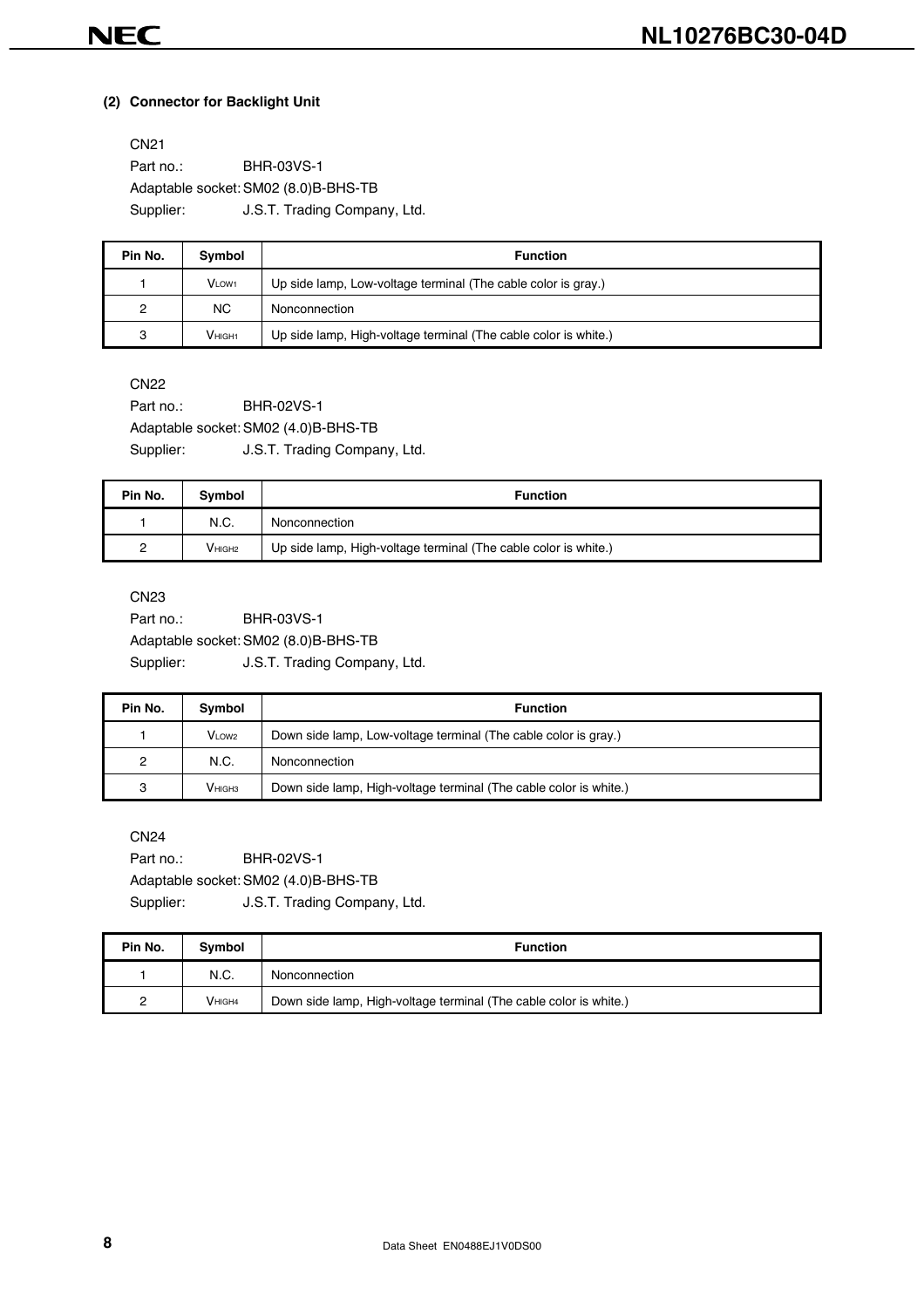Note: VHIGH and VLOW must be connected correctly. If they are not connected correctly, the user may **get hurt and the module may break.**

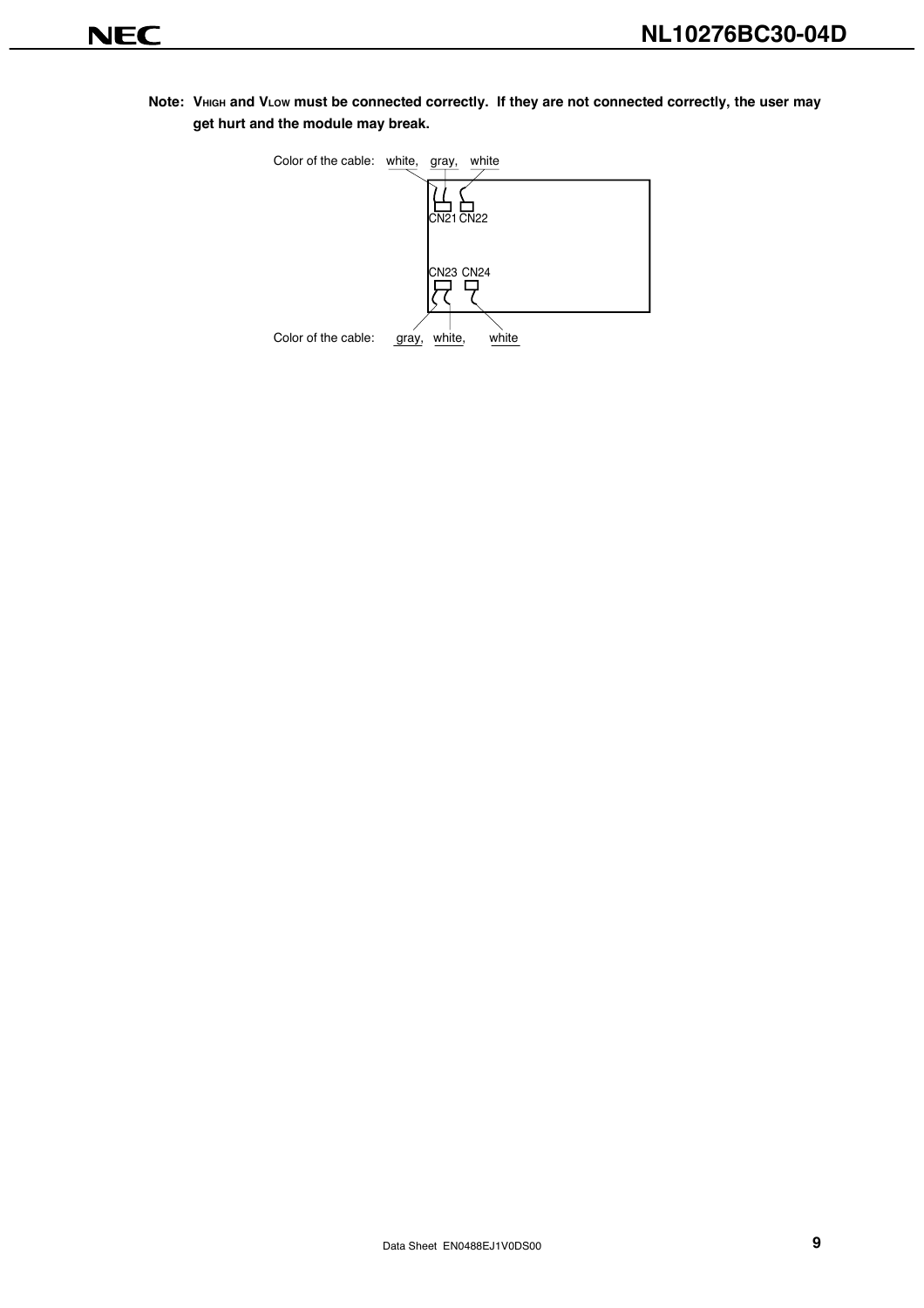#### **CONNECTING THE THC63LVDF63A**



#### **Notes:** 1. 100 Ω twisted pair

- 2. These signals should be kept in the range specified in **Page 12 INPUT SIGNAL TIMINGS**.
- 3. LCD inside voltage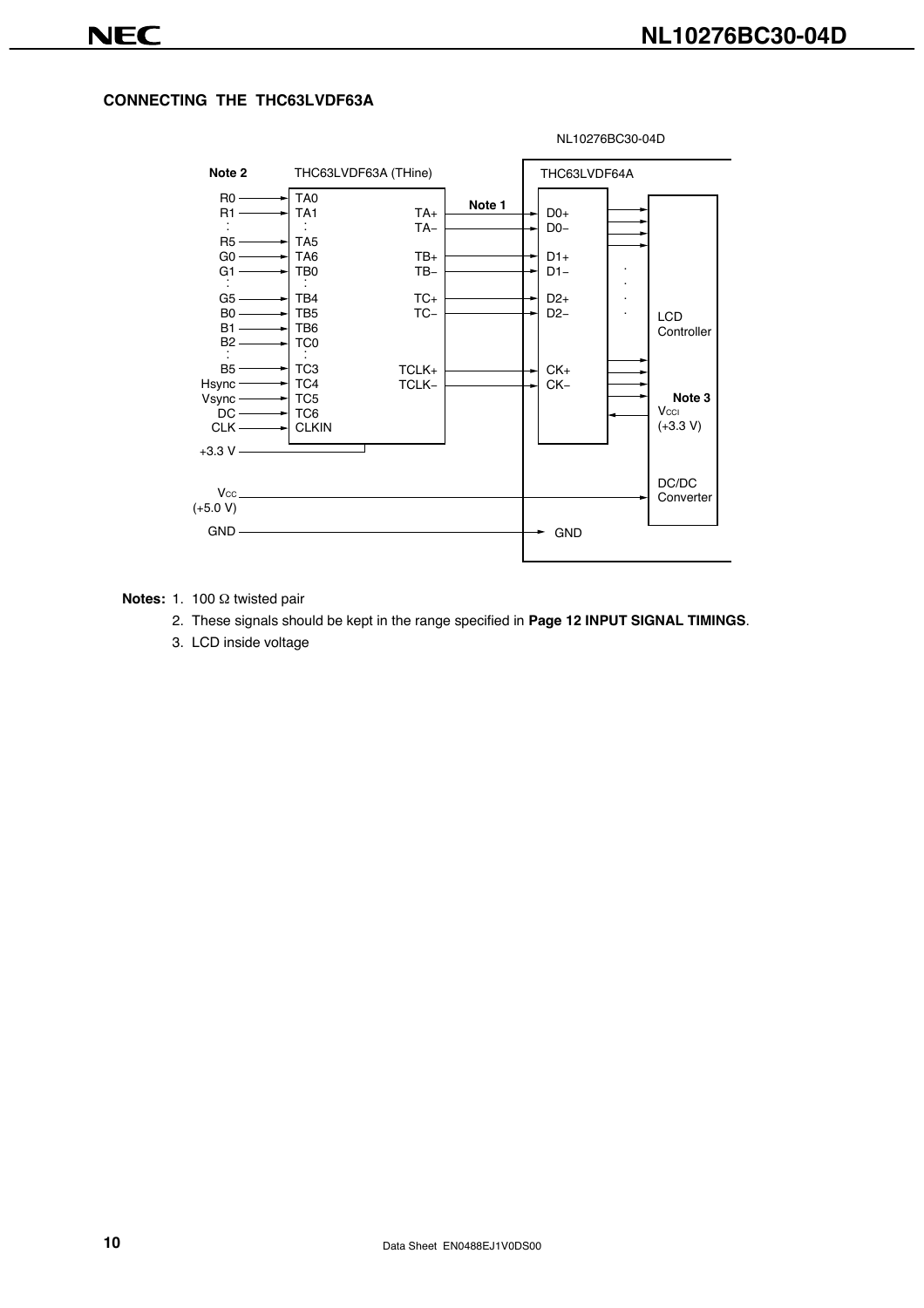#### **DISPLAY COLORS vs. INPUT DATA SIGNALS**

| <b>Display Colors</b> |              | Data Signal (0: Low Level, 1: High Level) |                |                |                     |                     |                |                |                |                |                     |                |                |              |              |             |           |             |             |
|-----------------------|--------------|-------------------------------------------|----------------|----------------|---------------------|---------------------|----------------|----------------|----------------|----------------|---------------------|----------------|----------------|--------------|--------------|-------------|-----------|-------------|-------------|
|                       |              | R <sub>5</sub>                            | R <sub>4</sub> | R <sub>3</sub> | R2                  | <b>R1</b>           | R <sub>0</sub> | G <sub>5</sub> | G <sub>4</sub> | G <sub>3</sub> | G <sub>2</sub>      | G <sub>1</sub> | G <sub>0</sub> | <b>B5</b>    | <b>B4</b>    | <b>B3</b>   | <b>B2</b> | <b>B1</b>   | ${\bf B0}$  |
| Basic colors          | <b>Black</b> | $\pmb{0}$                                 | $\pmb{0}$      | $\mathsf 0$    | $\mathsf 0$         | 0                   | 0              | $\pmb{0}$      | $\pmb{0}$      | $\mathsf 0$    | 0                   | 0              | 0              | $\pmb{0}$    | $\mathbf 0$  | $\pmb{0}$   | 0         | $\pmb{0}$   | $\mathsf 0$ |
|                       | Blue         | $\pmb{0}$                                 | $\pmb{0}$      | 0              | 0                   | 0                   | 0              | $\mathsf 0$    | 0              | $\mathbf 0$    | 0                   | 0              | 0              | 1            | 1            | 1           | 1         | 1           | 1           |
|                       | Red          | 1                                         | 1              | 1              | 1                   | 1                   | 1              | 0              | 0              | 0              | 0                   | 0              | 0              | 0            | 0            | 0           | 0         | 0           | 0           |
|                       | Magenta      | 1                                         | 1              | 1              | 1                   | 1                   | 1              | 0              | 0              | 0              | 0                   | 0              | 0              | 1            | 1            | 1           | 1         | 1           | 1           |
|                       | Green        | 0                                         | 0              | 0              | 0                   | 0                   | 0              | 1              | 1              | 1              | 1                   | 1              | 1              | 0            | 0            | 0           | 0         | 0           | 0           |
|                       | Cyan         | 0                                         | 0              | 0              | 0                   | 0                   | 0              | 1              | 1              | 1              | 1                   | 1              | 1              | 1            | 1            | 1           | 1         | 1           | 1           |
|                       | Yellow       | 1                                         | 1              | 1              | 1                   | 1                   | 1              | 1              | 1              | 1              | 1                   | 1              | 1              | 0            | $\mathsf 0$  | $\pmb{0}$   | 0         | $\pmb{0}$   | 0           |
|                       | White        | $\mathbf{1}$                              | 1              | 1              | 1                   | 1                   | 1              | 1              | 1              | 1              | 1                   | 1              | 1              | 1            | 1            | 1           | 1         | 1           | 1           |
| Red gray-scale        | <b>Black</b> | $\mathbf 0$                               | $\pmb{0}$      | 0              | $\pmb{0}$           | 0                   | 0              | $\mathsf 0$    | $\pmb{0}$      | 0              | 0                   | 0              | $\pmb{0}$      | $\mathsf 0$  | $\mathsf 0$  | $\pmb{0}$   | $\pmb{0}$ | $\mathsf 0$ | 0           |
|                       |              | $\mathbf 0$                               | $\pmb{0}$      | 0              | 0                   | 0                   | 1              | $\mathsf 0$    | 0              | 0              | 0                   | 0              | 0              | 0            | $\pmb{0}$    | 0           | 0         | 0           | 0           |
|                       | dark         | 0                                         | 0              | 0              | 0                   | 1                   | 0              | 0              | 0              | 0              | 0                   | 0              | 0              | 0            | 0            | 0           | 0         | 0           | 0           |
|                       | ↑            |                                           |                |                |                     |                     |                |                |                |                |                     |                |                |              |              |             |           |             |             |
|                       |              |                                           |                |                |                     |                     |                |                |                |                |                     |                |                |              |              |             |           |             |             |
|                       | bright       | 1                                         | 1              |                | 1                   | 0                   | 1              | 0              | 0              | 0              | 0                   | 0              | 0              | 0            | 0            | 0           | 0         | 0           | 0           |
|                       |              | 1                                         | 1              | 1              | 1                   | $\mathbf{1}$        | 0              | $\mathsf 0$    | 0              | 0              | $\pmb{0}$           | 0              | 0              | $\mathbf 0$  | $\pmb{0}$    | $\mathbf 0$ | 0         | 0           | 0           |
|                       | Red          | 1                                         | 1              | 1              | 1                   | 1                   | 1              | 0              | 0              | $\mathsf 0$    | 0                   | 0              | 0              | $\mathsf 0$  | $\pmb{0}$    | $\mathbf 0$ | 0         | 0           | 0           |
| Green gray-scale      | <b>Black</b> | $\mathbf 0$                               | $\pmb{0}$      | 0              | $\pmb{0}$           | $\pmb{0}$           | $\pmb{0}$      | $\mathsf 0$    | 0              | $\pmb{0}$      | 0                   | 0              | 0              | $\mathsf 0$  | $\pmb{0}$    | $\mathsf 0$ | $\pmb{0}$ | 0           | 0           |
|                       |              | 0                                         | 0              | 0              | 0                   | 0                   | 0              | 0              | 0              | 0              | 0                   | 0              | 1              | 0            | 0            | 0           | 0         | 0           | 0           |
|                       | dark         | 0                                         | 0              | 0              | 0                   | 0                   | 0              | 0              | 0              | 0              | 0                   | 1              | 0              | 0            | $\mathbf 0$  | 0           | 0         | 0           | 0           |
|                       | ↑            |                                           |                |                |                     |                     |                |                |                |                |                     |                |                |              |              |             |           |             |             |
|                       |              |                                           |                |                |                     |                     |                |                |                |                |                     |                |                |              |              |             |           |             |             |
|                       | bright       | $\pmb{0}$                                 | 0              | 0              | 0                   | 0                   | 0              | 1              | 1              | 1              | 1                   | 0              | 1              | 0            | $\pmb{0}$    | 0           | 0         | 0           | 0           |
|                       |              | 0                                         | 0              | 0              | 0                   | 0                   | 0              | 1              | 1              | 1              | 1                   | 1              | 0              | 0            | 0            | 0           | 0         | 0           | 0           |
|                       | Green        | 0                                         | 0              | 0              | 0                   | 0                   | 0              | 1              | 1              | 1              | 1                   | 1              | 1              | 0            | 0            | 0           | 0         | 0           | 0           |
| Blue gray-scale       | <b>Black</b> | $\pmb{0}$                                 | 0              | 0              | 0                   | 0                   | $\Omega$       | U              | 0              | $\Omega$       | 0                   | 0              | 0              | 0            | $\Omega$     | 0           | $\Omega$  | U           | 0           |
|                       |              | $\mathbf 0$                               | $\mathsf 0$    | 0              | 0                   | $\mathsf 0$         | $\mathbf 0$    | 0              | 0              | $\pmb{0}$      | 0                   | 0              | $\mathbf 0$    | 0            | $\mathsf 0$  | $\pmb{0}$   | 0         | 0           | 1           |
|                       | dark         | $\pmb{0}$                                 | $\pmb{0}$      | $\mathsf 0$    | $\mathsf 0$         | 0                   | $\pmb{0}$      | $\mathbf 0$    | 0              | $\pmb{0}$      | $\pmb{0}$           | $\pmb{0}$      | 0              | $\mathbf 0$  | $\pmb{0}$    | $\pmb{0}$   | 0         | 1           | 0           |
|                       | ↑            |                                           |                |                |                     |                     |                |                |                |                |                     |                |                |              |              |             |           |             |             |
|                       | ↓            |                                           |                |                |                     |                     |                |                |                |                |                     |                |                |              |              |             |           |             |             |
|                       | bright       | $\mathbf 0$                               | 0              | 0              | $\mathsf 0$         | $\pmb{0}$           | 0              | 0              | 0              | 0              | 0                   | 0              | 0              | $\mathbf{1}$ | 1            | 1           | 1         | 0           | 1           |
|                       |              | $\pmb{0}$                                 | $\pmb{0}$      | 0              | $\mathsf{O}\xspace$ | $\mathsf{O}\xspace$ | $\mathbf 0$    | 0              | 0              | $\mathsf 0$    | $\mathsf{O}\xspace$ | $\pmb{0}$      | $\mathbf 0$    | 1            | $\mathbf{1}$ | 1           | 1         | 1           | 0           |
|                       | Blue         | $\pmb{0}$                                 | $\pmb{0}$      | $\pmb{0}$      | $\pmb{0}$           | $\pmb{0}$           | $\pmb{0}$      | 0              | 0              | $\pmb{0}$      | 0                   | $\pmb{0}$      | 0              | $\mathbf{1}$ | $\mathbf{1}$ | 1           | 1         | 1           | 1           |

**Note:** Colors are developed in combination with 6-bit signals (64 steps in gray-scale) of each primary red, green, and blue color. This process can result in up to 262,144 (64  $\times$  64  $\times$  64) colors.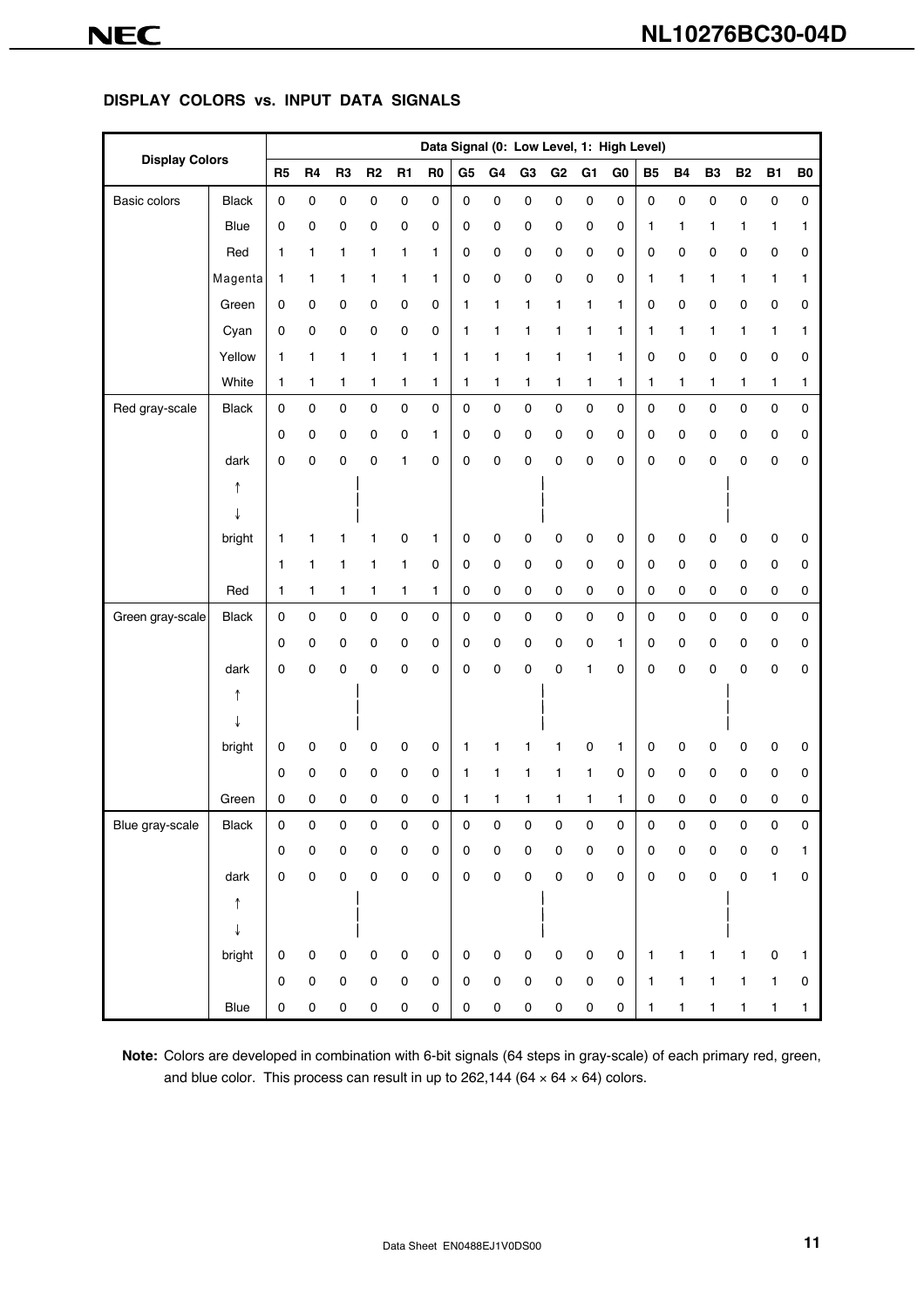#### **INPUT SIGNAL TIMINGS**

#### **(1) Input Signal Specifications for LCD Controller**

|                        | Parameter          | Symbol        | min.                     | typ.                     | max.                     | Unit              | <b>Remarks</b>           |
|------------------------|--------------------|---------------|--------------------------|--------------------------|--------------------------|-------------------|--------------------------|
| <b>CLK</b>             | Frequency          | 1/tc          | 60.0                     | 65.0                     | 68.0                     | <b>MHz</b>        |                          |
|                        |                    |               | $\equiv$                 | 15.385                   | $\qquad \qquad -$        | ns                |                          |
|                        | Rise, fall         | tcrf          | <b>Note</b>              |                          |                          | ns                |                          |
|                        | Duty               | tch/tc        |                          |                          |                          | $\qquad \qquad -$ |                          |
| Hsync                  | Period             | th            | 16.0                     | 20.676                   | 22.7                     | $\mu$ S           | 48.363 kHz (typ.)        |
|                        |                    |               | 1110                     | 1344                     | $\overline{a}$           | CLK               |                          |
|                        | Display period     | thd           | $\overline{\phantom{a}}$ | 1024                     | $\equiv$                 | <b>CLK</b>        |                          |
|                        | Front porch        | thf           | 0                        | $\overline{\phantom{0}}$ | -                        | CLK               |                          |
|                        | Pulse width        | thp*          | 12                       | $\overline{\phantom{0}}$ | $\qquad \qquad -$        | CLK               |                          |
|                        | <b>Back Porch</b>  | thb           | $\overline{c}$           | $\qquad \qquad -$        | $\overline{\phantom{0}}$ | <b>CLK</b>        |                          |
|                        |                    | $*$ thp + thb | 86                       | $\overline{\phantom{0}}$ | $\qquad \qquad -$        | <b>CLK</b>        |                          |
|                        | Hsync-CLK timing   | ths           | <b>Note</b>              |                          |                          | ns                | -                        |
|                        | CLK-Hsync timing   | thh           |                          |                          |                          | ns                | -                        |
|                        | DE-CLK timing      | tes           |                          |                          |                          | ns                | -                        |
|                        | CLK-DE timing      | teh           |                          |                          |                          | ns                |                          |
|                        | Rise, fall         | thrf, terf    | $\qquad \qquad -$        | $\overline{\phantom{0}}$ | 10                       | ns                |                          |
| Vsync                  | Period             | tv            | 13.3                     | 16.666                   | 18.5                     | ms                | 60.004 Hz (typ.)         |
|                        |                    |               | $\equiv$                 | 806                      | $\overline{\phantom{0}}$ | H                 |                          |
|                        | Display period     | tvd           | $\overline{\phantom{0}}$ | 768                      | $\overline{\phantom{0}}$ | H                 | $\overline{\phantom{0}}$ |
|                        | Front porch        | tvf           | 1                        | $\overline{\phantom{0}}$ | $\overline{\phantom{0}}$ | Н                 |                          |
|                        | Pulse width        | tvp*          | $\mathbf{1}$             | 3                        | 36                       | н                 |                          |
|                        | Back porch         | $tvb^*$       | $\mathbf{1}$             | -                        | 36                       | H                 |                          |
|                        |                    | $*$ tvp + tvb | 3                        | $\qquad \qquad -$        | 38                       | H                 |                          |
|                        | Vsync-Hsync timing | tvs           | <b>Note</b>              |                          |                          | ns                |                          |
|                        | Hsync-Vsync timing | tvh           |                          |                          |                          | ns                |                          |
|                        | Rise, fall         | tvrf          |                          |                          |                          | ns                |                          |
| Data                   | Data-CLK (setup)   | tds           |                          |                          |                          | ns                |                          |
| $(RO-R5)$<br>$(G0-G5)$ | CLK-Data (hold)    | tdh           |                          |                          |                          | ns                | <b>Note</b>              |
| $(BO-B5)$              | Rise, fall         | terf          |                          |                          | 10                       | ns                |                          |

**Notes:** These values are specified at the inputs of the THC63LVDF64A (THine).

The product equivalent of the THC63LVDF63A (THine) is recommended for the input of the LVDS transmitter.

The input signal specifications are prescribed for LCD controller in the input of the LVDS transmitter.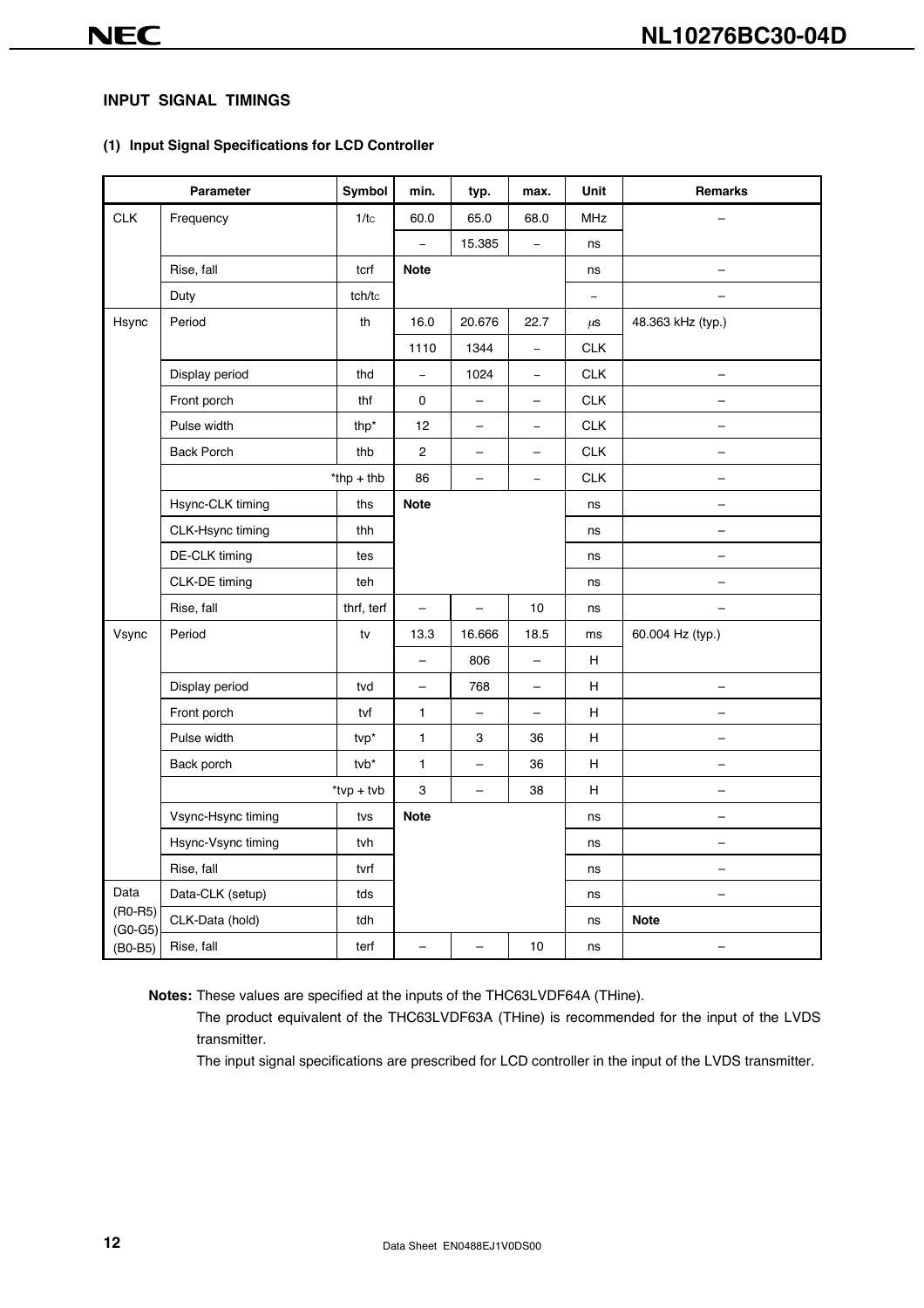#### **(2) Definition of Input Signal Timings**





∗ VIH, VIL: Refer to the LVDS transmitter specifications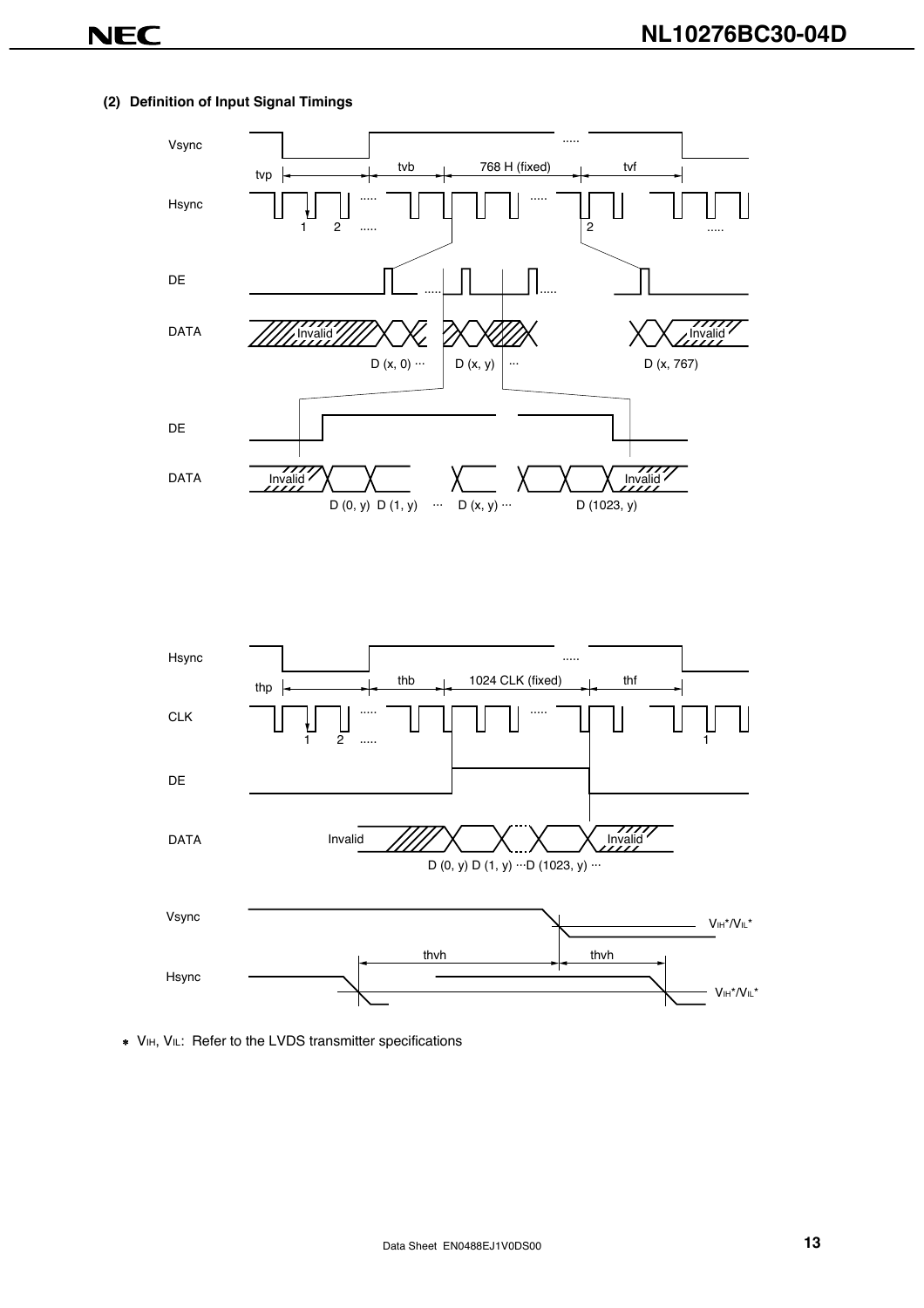#### **(3) Input Signal Timing Chart**



∗ VIH, VIL: Refer to the LVDS transmitter specifications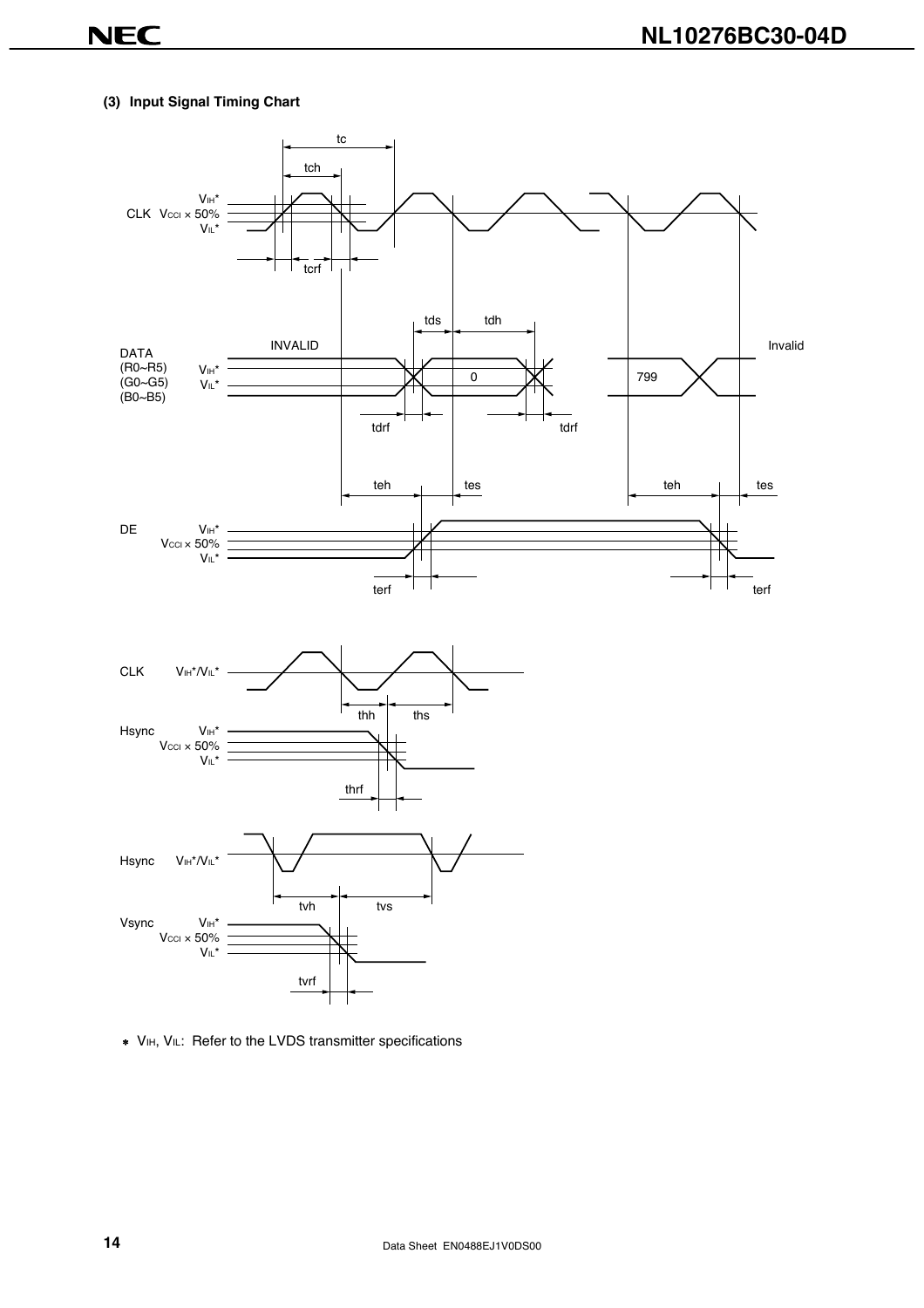#### **(4) Display Position of Input Data**

| D(0, 0)    | D(1, 0)    | D(2, 0)    | $\cdots$ | $\cdots$ | D(1023, 0)    |
|------------|------------|------------|----------|----------|---------------|
| D(0, 1)    | D(1, 1)    | D(2, 1)    | $\cdots$ | $\cdots$ | D(1023, 1)    |
| D(0, 2)    | D(1, 2)    | D(2, 2)    | $\cdots$ | $\cdots$ | D (1023, 2)   |
| $\bullet$  | $\bullet$  | ٠          | $\cdots$ | $\cdots$ | $\bullet$     |
| $\bullet$  | ٠          | ٠          | $\cdots$ | $\cdots$ | ٠             |
| $\bullet$  | $\bullet$  | ٠          | $\cdots$ | $\cdots$ | ٠             |
| $\bullet$  | $\bullet$  | ٠          | $\cdots$ | $\cdots$ | ٠             |
| D (0, 767) | D (1, 767) | D (2, 767) | $\cdots$ | $\cdots$ | D (1023, 767) |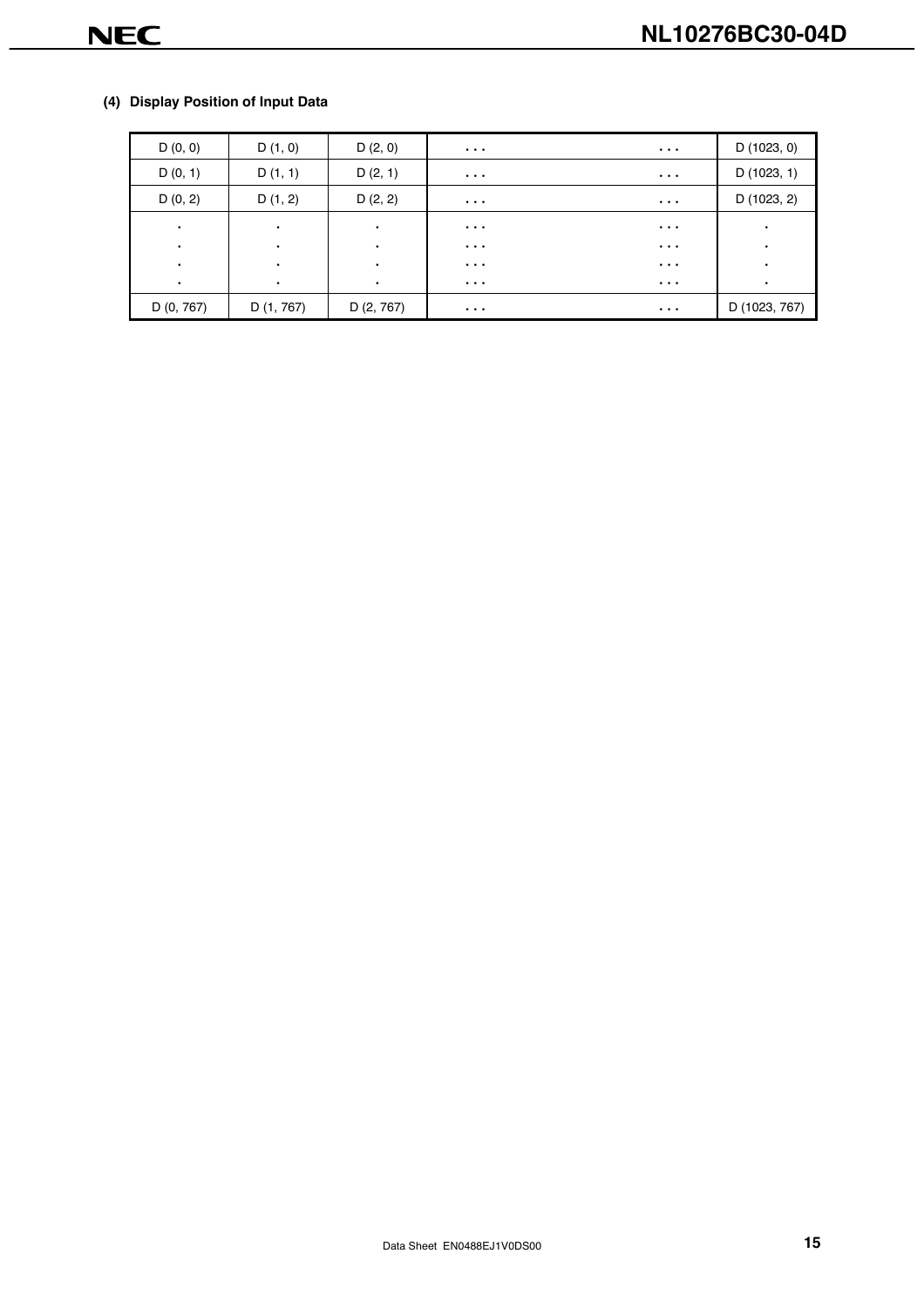#### **LVDS RECEIVER**

#### **(1) Input Signal Specifications**

| Parameter            | Symbol            | <b>Min</b>   | Typ. | Max.         | Unit | Remarks        |
|----------------------|-------------------|--------------|------|--------------|------|----------------|
| <b>CLK</b> frequency | <b>TRCP</b>       | 14.71        | Т    | 16.66        | ns   |                |
| Bit 0 position       | TRIP <sub>1</sub> | $-0.5$       | 0    | $+0.5$       | ns   | $T = 15.38$ ns |
| Bit 1 position       | TRIP <sub>0</sub> | $T/7 - 0.5$  | T/7  | $T/7 + 0.5$  | ns   |                |
| Bit 2 position       | TRIP6             | $2T/7 - 0.5$ | 2T/7 | $2T/7 + 0.5$ | ns   |                |
| Bit 3 position       | TRIP <sub>5</sub> | $3T/7 - 0.5$ | 3T/7 | $3T/7 + 0.5$ | ns   |                |
| Bit 4 position       | TRIP4             | $4T/7 - 0.5$ | 4T/7 | $4T/7 + 0.5$ | ns   |                |
| Bit 5 position       | TRIP3             | $5T/7 - 0.5$ | 5T/7 | $5T/7 + 0.5$ | ns   |                |
| Bit 6 position       | TRIP <sub>2</sub> | $6T/7 - 0.5$ | 6T/7 | $6T/7 + 0.5$ | ns   |                |

**Remark** See the specifications of the LVDS manufactures for detailed design.

In case that CLK jitter value between current cycle and next cycle is big, skew time of the next cycle decreases with the value of the jitter.

CLK jitter + LVDS output skew + cable skew  $\leq 500$  ps

e.g. LVDS output skew: ±200 ps

Cable skew:  $\pm 100 \text{ ps}$  acceptable CLK jitter  $\pm 200 \text{ ps}$  (500 – (200 + 100) = 200 ps)



#### **(2) Input Signal Timing Chart**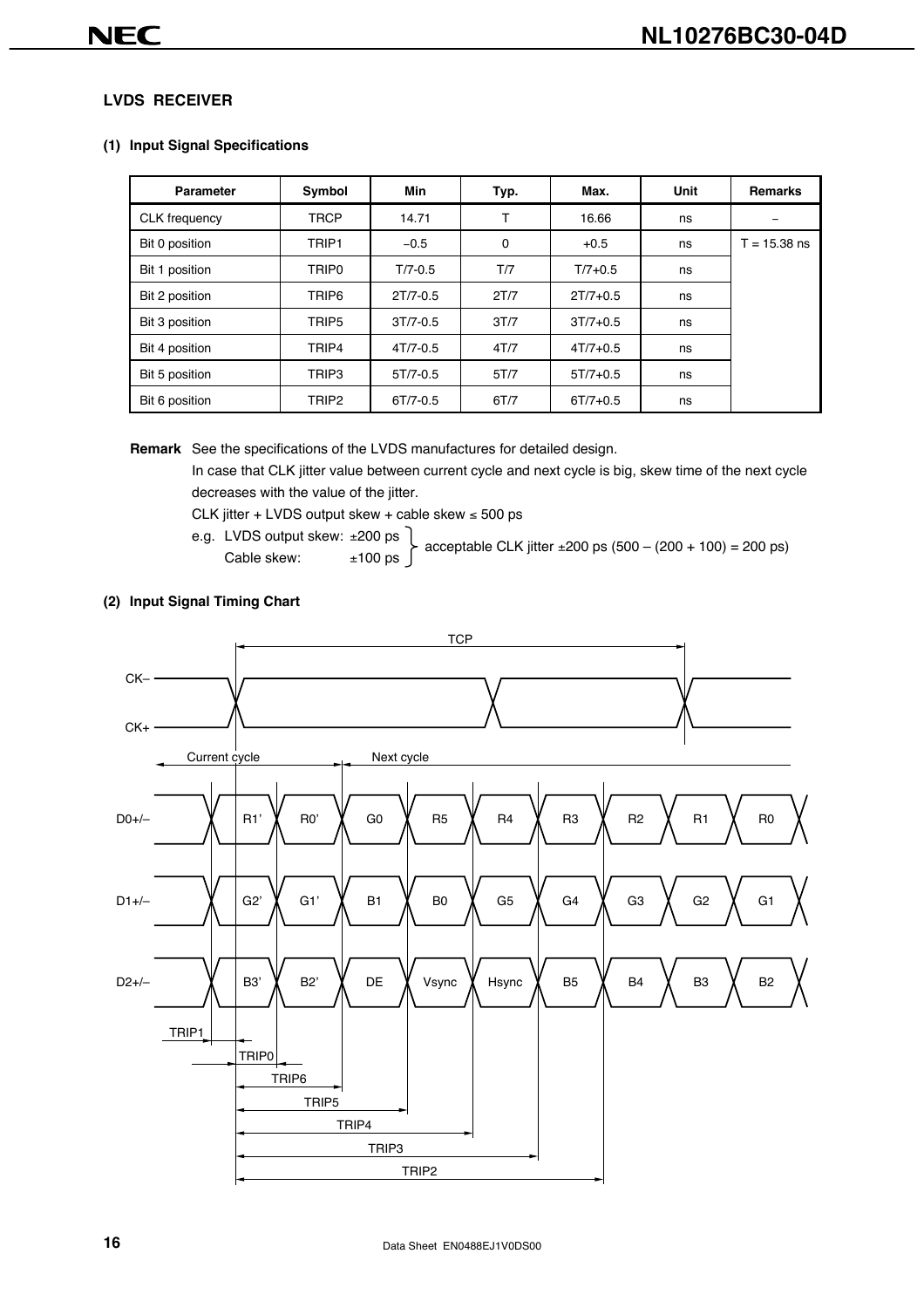#### **OPTICAL CHARACTERISTICS**

|                      |        |                  |      |      |                          |                          | $(T_a = 25^{\circ}C$ ; Notes 1, 2) |
|----------------------|--------|------------------|------|------|--------------------------|--------------------------|------------------------------------|
| Parameter            | Symbol | <b>Condition</b> | MIN. | TYP. | MAX.                     | Unit                     | <b>Remark</b>                      |
| Contrast ratio       | СR     | Note 4           | 80   | 200  |                          |                          | Note 3                             |
| Luminance            | Lumax  | "White", Note 4  | 220  | 350  | $\overline{\phantom{0}}$ | cd/m <sup>2</sup>        | Note 2                             |
| Luminance uniformity | -      | Maximum/Minimum  | -    | -    | 1.30                     | $\overline{\phantom{0}}$ | Note 7                             |

#### **Reference Data**

 $(T_a = 25^{\circ}C$ ;  $V_{CC} = 5 V$ ;  $V_{DDB} = 12 V$ )

|                |                  |             |                                                                                              |      | $\cdots$ |      |      |        |
|----------------|------------------|-------------|----------------------------------------------------------------------------------------------|------|----------|------|------|--------|
|                | <b>Parameter</b> | Symbol      | <b>Condition</b>                                                                             | MIN. | TYP.     | MAX. | Unit | Remark |
| Contrast ratio |                  | CR.         | Best contrast angle,<br>$\theta$ X = $\pm 0^{\circ}$ .<br>$\theta$ Y = -5° to -10° at center |      | 400      |      |      | Note 3 |
| Color gamut    |                  | С           | To NTSC                                                                                      | 35   | 40       |      | $\%$ | Note 4 |
| Viewing        | Horizontal       | $\theta$ x+ | $CR > 10$ , $\theta y = \pm 0^{\circ}$                                                       | 50   | 65       |      | deg. | Note 5 |
| angle<br>range |                  | $\theta$ x- |                                                                                              | 50   | 65       |      | deg. |        |
| (CR > 10)      | Vertical         | $\theta$ y+ | $CR > 10$ , $\theta x = \pm 0^{\circ}$                                                       | 35   | 45       |      | deg. |        |
|                |                  | $\theta$ y- |                                                                                              | 30   | 60       |      | deg. |        |
| Response time  |                  | ton         | White 100% to black 10%                                                                      |      | 15       | 40   | ms   | Note 6 |
|                |                  | toff        | Black 0% to white 90%                                                                        |      | 40       | 80   | ms   |        |

**Notes:** 1. Vcc = 5 V, IL = 6.0 mArms, with NEC recommended inverter 150PW081

2. Optical characteristics are measured after the module has been working for 20 minutes, with all pixels in "white." Typical values are measured after luminance saturation. The luminance is measured in dark room.



3. The contrast ratio is calculated by using the following formula.

Contrast ratio  $(CR) = \frac{\text{Luminance with all pixels in white}}{\text{Luminance with all pixels in black}}$ The luminance is measured in darkroom.

4. Viewing angle is  $\theta x = \pm 0^\circ$ ,  $\theta y = \pm 0^\circ$  at center.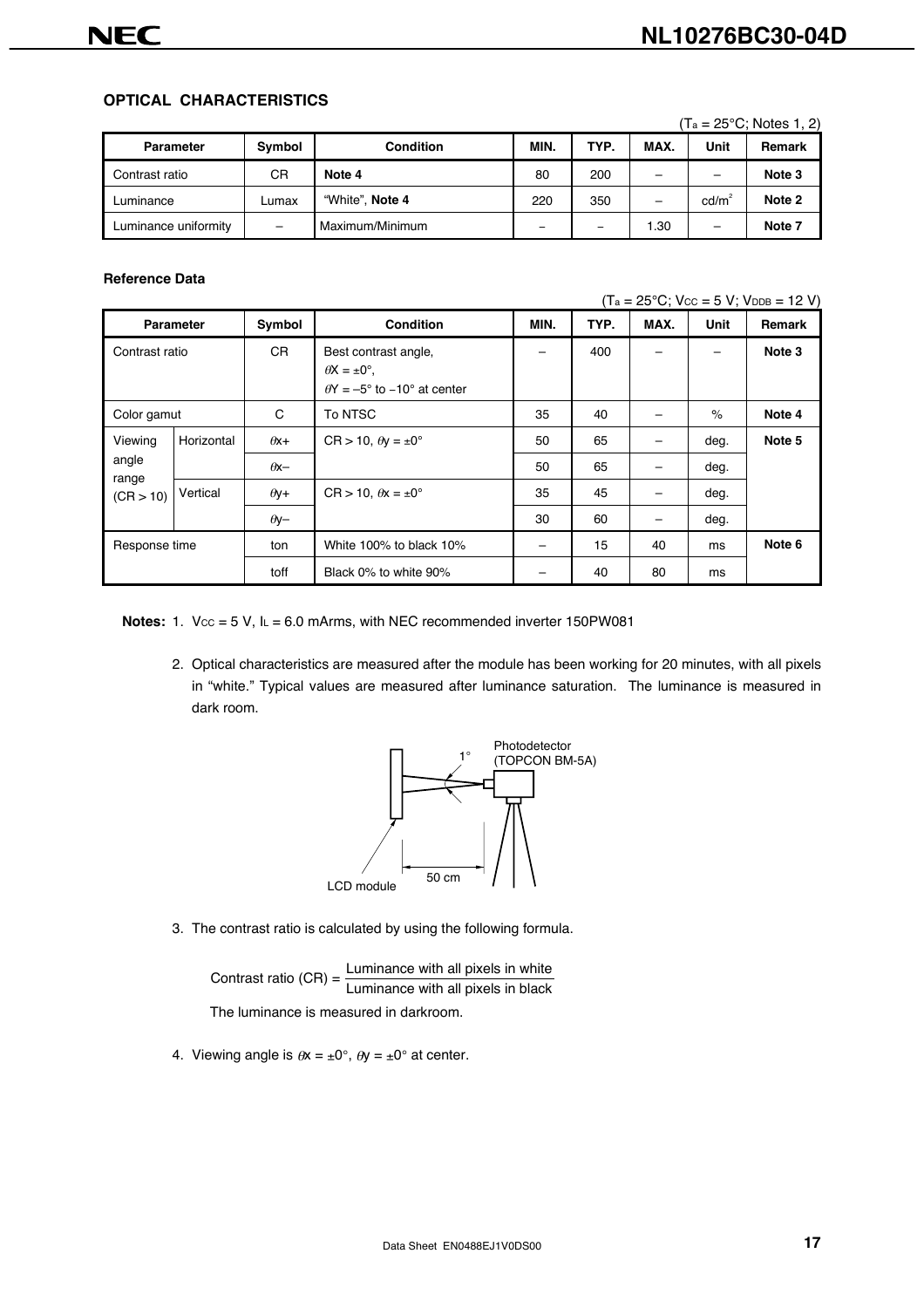- **NEC** 
	- 5. Definitions of viewing angles are as follows.



6. Definition of response time is as follows.

Photo-detector output signal is measured when the luminance changes "white" to "black" or "black" to "white." Response time is the time between 10% and 100% of the photo-detector output amplitude.



7. Luminance uniformity is calculated by using the following formula.

Luminance uniformity =  $\frac{\text{Maximum Luminance}}{\text{Minimum Luminance}}$ 

The luminance is measured at the five points shown below.

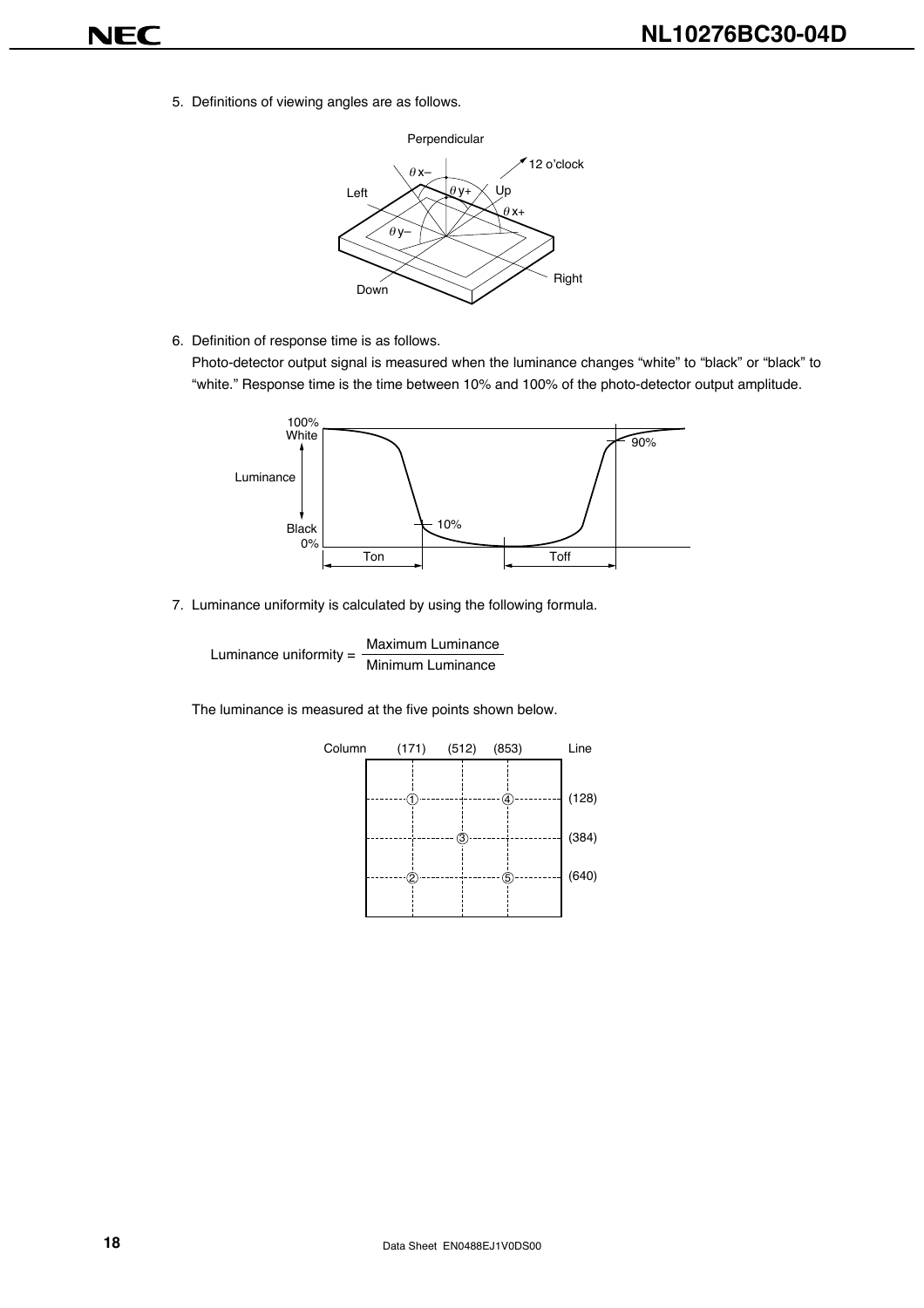#### **RELIABILITY TESTS**

| <b>Test item</b>                           | <b>Test condition</b>                                                                                                                                                         |
|--------------------------------------------|-------------------------------------------------------------------------------------------------------------------------------------------------------------------------------|
| High temperature/humidity operation Note 1 | 50 $\pm$ 2°C, 85% relative humidity<br>240 hours<br>Display data is black.                                                                                                    |
| Heat cycle (operation) Note 1              | $<$ 1> 0°C ± 3°C … 1 hour<br>$55^{\circ}$ C ± $3^{\circ}$ C $\cdots$ 1 hour<br><2> 50 cycles, 4 hours/cycle<br><3> Display data is black.                                     |
| Thermal shock (nonoperation) Note 1        | $<$ 1> $-20$ °C $\pm$ 3°C $\cdots$ 30 minutes<br>$60^{\circ}$ C ± 3 $^{\circ}$ C $\cdots$ 30 minutes<br>$<$ 2> 100 cycles<br><3> Temperature transition time within 5 minutes |
| Vibration (nonoperation) Notes 1, 2        | $<$ 1> 5 ~ 100 Hz, 19.6 m/s <sup>2</sup> (2G)<br>1 minute/cycle<br>X, Y, Z direction<br><2> 50 times each direction                                                           |
| Mechanical shock (nonoperation) Notes 1, 2 | $<$ 1> 294 m/s <sup>2</sup> (30 G), 11 ms<br>X, Y, Z direction<br><2> 3 times each direction                                                                                  |
| ESD (operation) Notes 1, 3                 | 150 pF, 150 $\Omega$ , ±10 kV<br>9 places on a panel<br>10 times each place at one-second intervals                                                                           |
| Dust (operation) Note 1                    | 15 kinds of dust (JIS Z 8901)<br>Hourly 15 seconds stir, 8 times repeat                                                                                                       |

**Notes:** 1. Display function is checked by the same condition as the LCD module outgoing inspection.

- 2. Physical damage.
- 3. Discharge points  $(•)$  are shown in the figure.

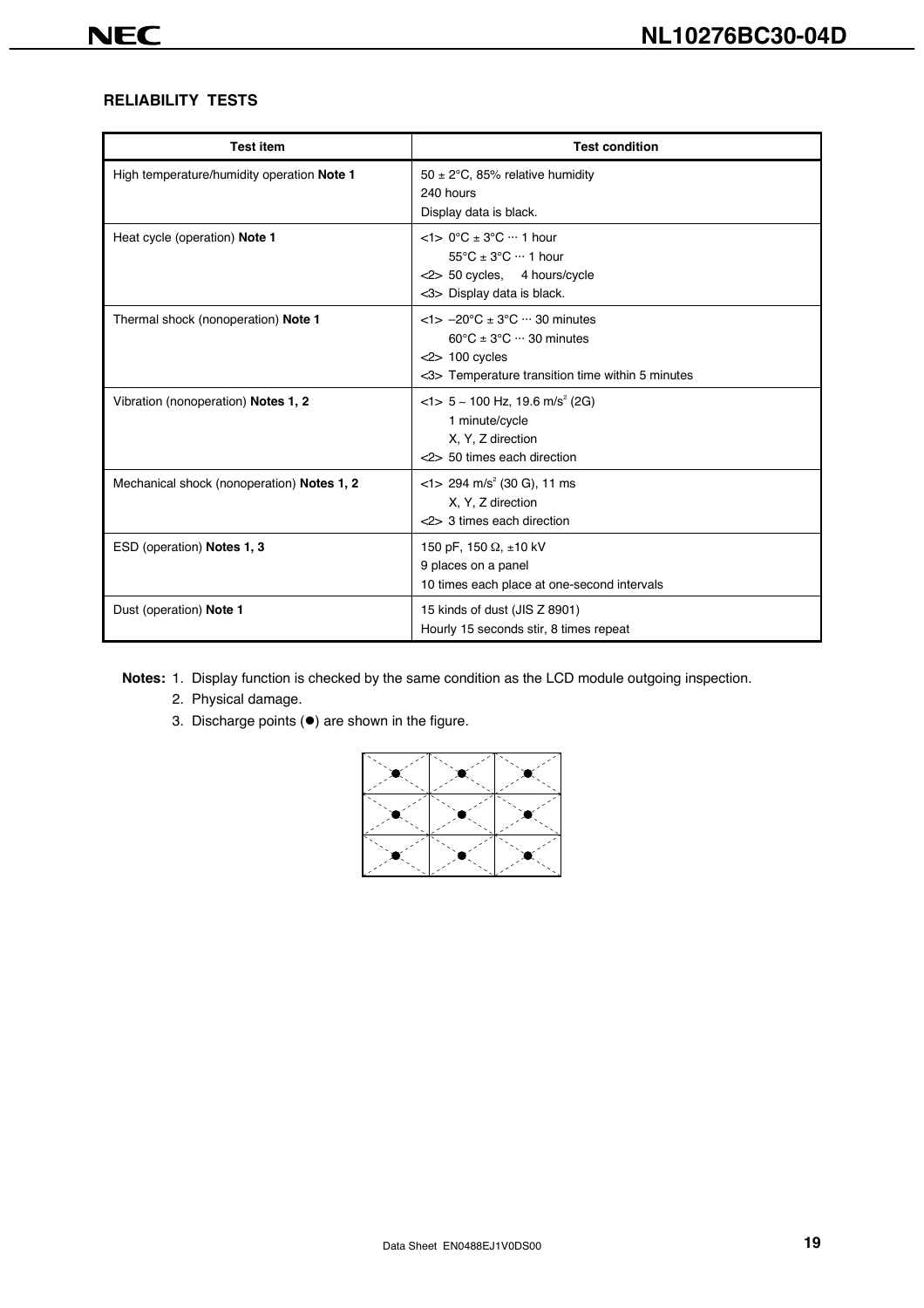#### **GENERAL CAUTIONS**

The next figures and statements below are very important. Please be sure you understand their contents completely.

| This figure is a mark that you will get hurt and/or the module will be damaged if you make a<br>CAUTION   mistake in operation. |
|---------------------------------------------------------------------------------------------------------------------------------|
|---------------------------------------------------------------------------------------------------------------------------------|



This figure is a mark that you will get an electric shock if you make a mistake in operation.

This figure is a mark that you will get hurt if you make a mistake in operation

## **CAUTIONS**

#### **(1) Caution when taking out the module**

a) Pick up the pouch only, when removing the module from a carrier box.

#### **(2) Cautions for handling the module**

- a) As electrostatic discharges may break the LCD module, handle the LCD module with care against electrostatic discharges. Peel protection sheet out from the LCD panel surface as slowly as possible.
- b)  $\bigwedge$  As the LCD panel and backlight element are made from fragile glass material, impact and pressure to the LCD module should be avoided.
- c) As the surface of the polarizer is very soft and easily scratched, use a soft dry cloth without chemicals for cleaning.
- d) Do not pull the interface connectors in or out while the LCD module is operating.
- e) Put the module display side down on a flat horizontal plane.
- f) Handle connectors and cables with care.
- g) When the module is operating, do not lose the CLK, Hsync, or Vsync signal. If any one or more of these signals is lost, the LCD panel will be damaged.
- h) The torque for mounting screws should never exceed 0.39 N·m (4 kgf·cm).
- i) Don't push or rub the surface of LCD module.

If you do so, scratches or rubbing marks may be left on the surface of the modules.

j) Do not give the stress to interface connectors. The module may become function deficiency by a contact defective and damages. Pay attention to handling at the time of matching connector connection and in the connection condition.

#### **(3) Cautions regarding atmosphere**

- a) Dewdrop atmosphere must be avoided.
- b) Do not store and/or operate the LCD module in a high-temperature and/or high-humidity atmosphere. Storage in an anti-static pouch at the room temperature is recommended.
- c) This module uses a cold cathode fluorescent lamps. Therefore, the lifetime of the lamps is shortened if the module is operated in a low-temperature environment.
- d) Do not operate the LCD module in high magnetic field.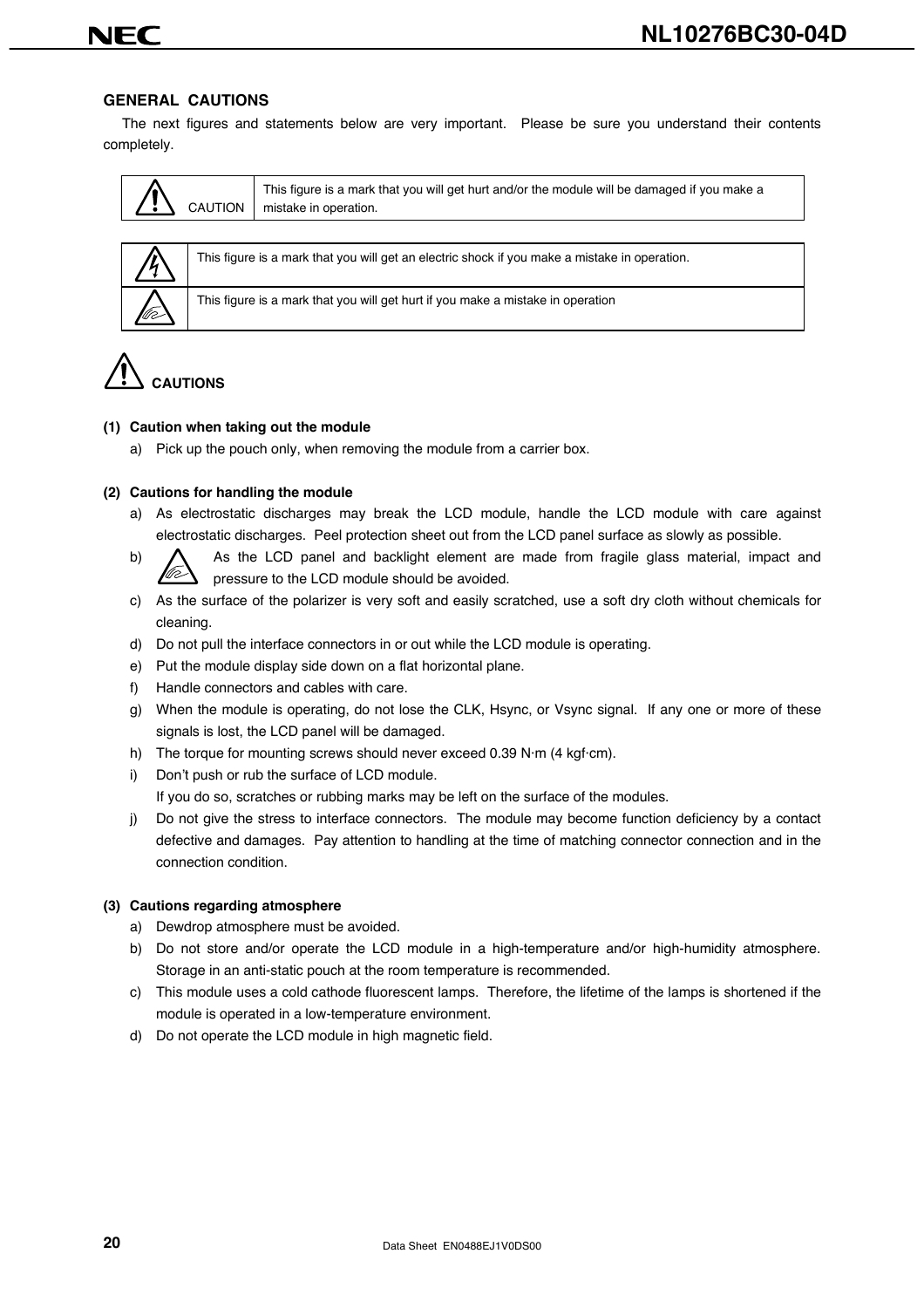#### **(4) Cautions about module characteristics**

- a) Do not apply a fixed-patterns data for a long time to the LCD module. It may cause image sticking. Please use screen savers if the display pattern is fixed for a long time.
- b) This module has retardation film, which may cause variation in the color hue at different viewing angles. A non-uniformity may appear on the screen during high-temperature operation.
- c) A light vertical stripe may be observed, depending on the display pattern. This is neither a defect nor a malfunction.
- d) Noise from the inverter circuit may observed in the luminance control mode. This is neither a defect nor a malfunction.

#### **(5) Cautions for assembling of an inverter**

a) Please insert an insulation sheet between the inverter and the mold chassis when the inverter is assembled to the mold chassis. If you do not insert the insulation sheet, electric discharge may occur from the inverter to the module.

Before an insulation sheet is adopted, the material and the thickness of an insulation sheet should be considered.

(Design example:

Thickness of the inverter printed wiring board: 1.0 mm

Thickness of the insulation sheet: 0.4 mm Material: Polyethylene terephtalate (UL class: 94 V-0)

#### **(6) Other cautions**

- a) Do not disassemble and/or reassemble the LCD module.
- b) Do not readjust variable resistors or switches in the module.
- c) When returning the module for repair, etc., please pack the module properly to avoid damage. We recommend the original shipping packages.
- d) In case that the scan converter is used to convert VGA signal to NTSC, it is recommended using the framememory type, not the line-memory.

The liquid crystal display has the following specific characteristics. These are neither a defect nor a malfunction.

The optical characteristics of this module may be affected by the ambient temperature. This module has a cold cathode tube for backlight. Optical characteristics, like luminance or uniformity, will change over time.

Uneven brightness and/or small spots may be observed, depending on different display patterns.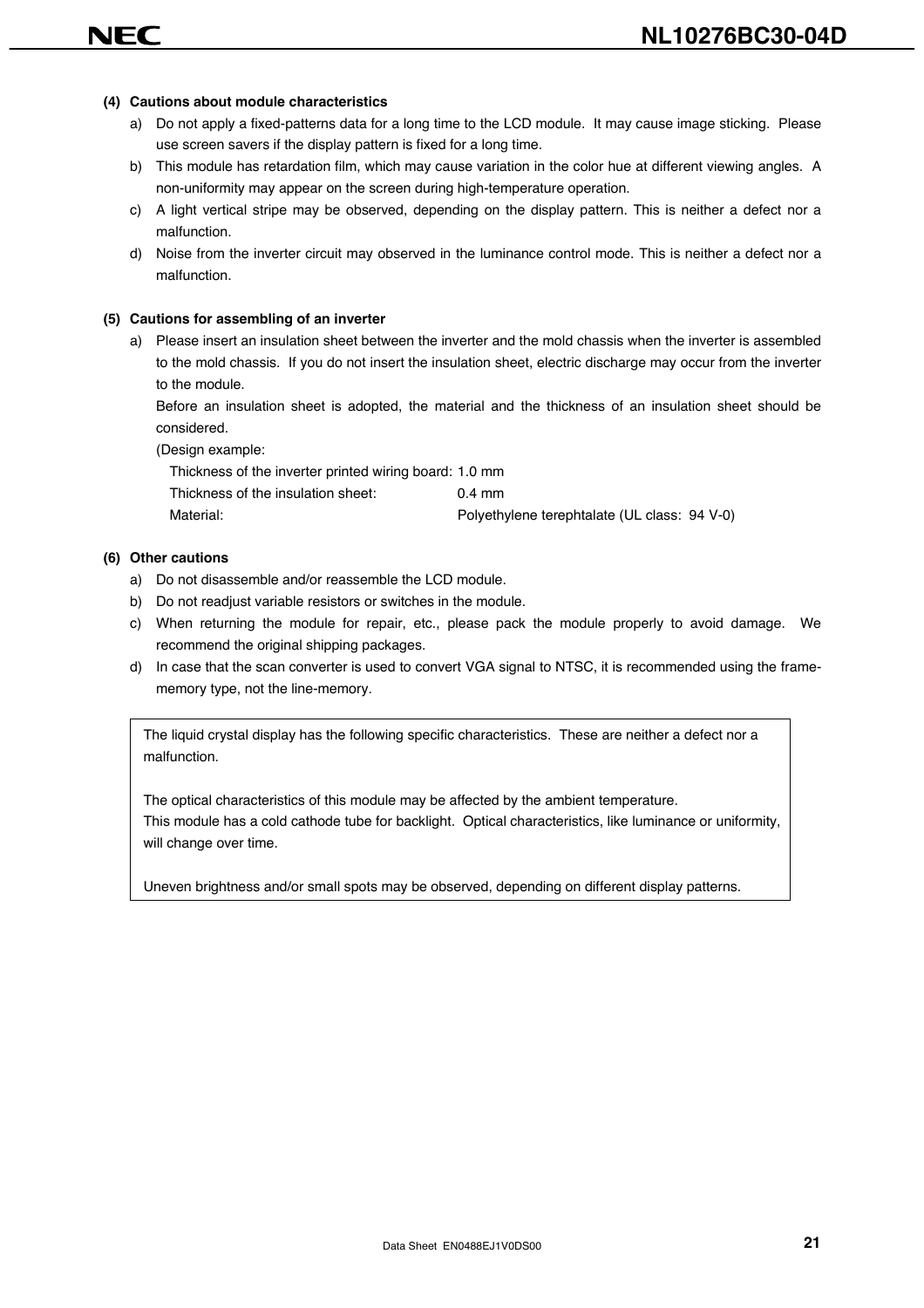

NEC



 $\mathcal{R}$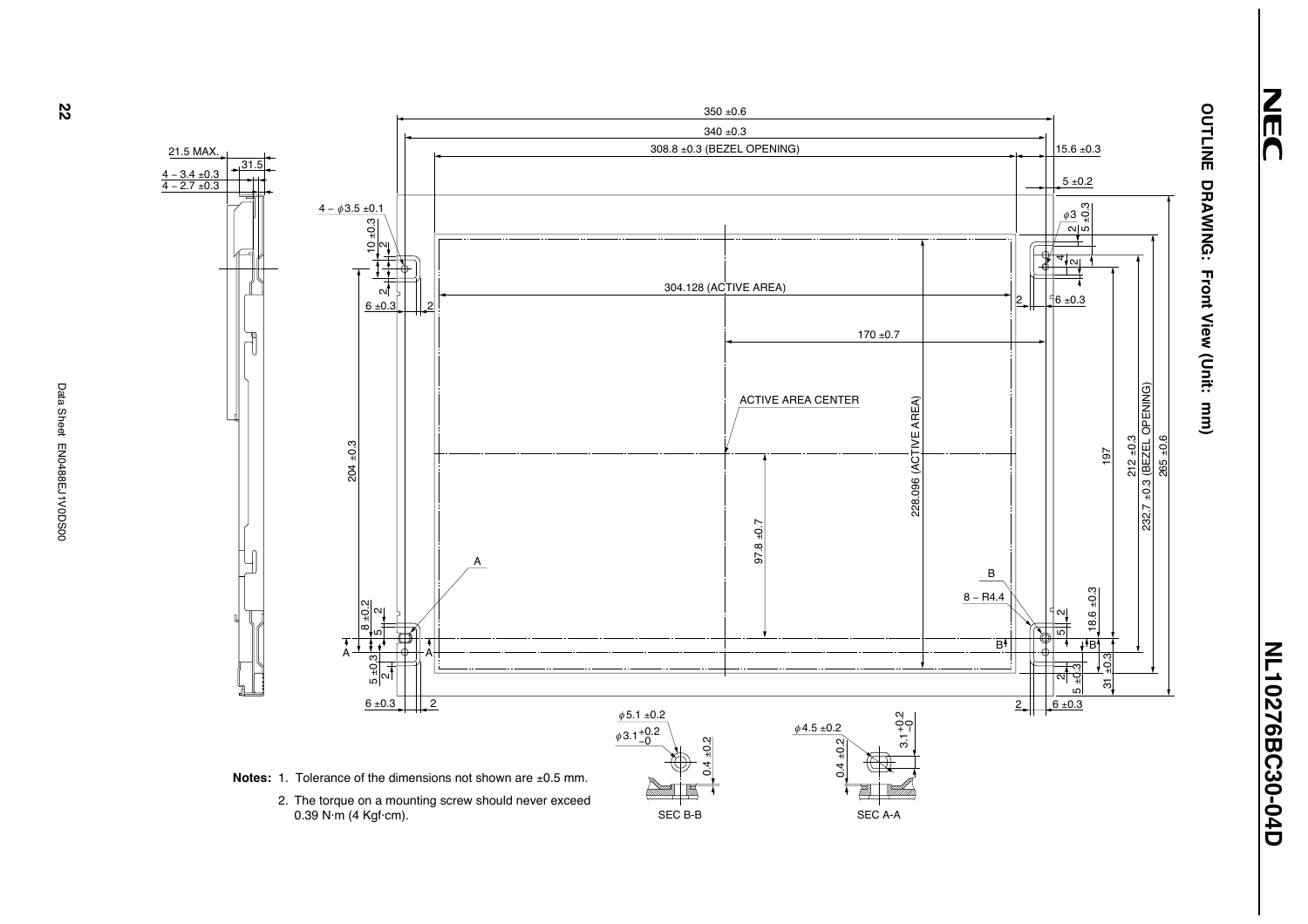